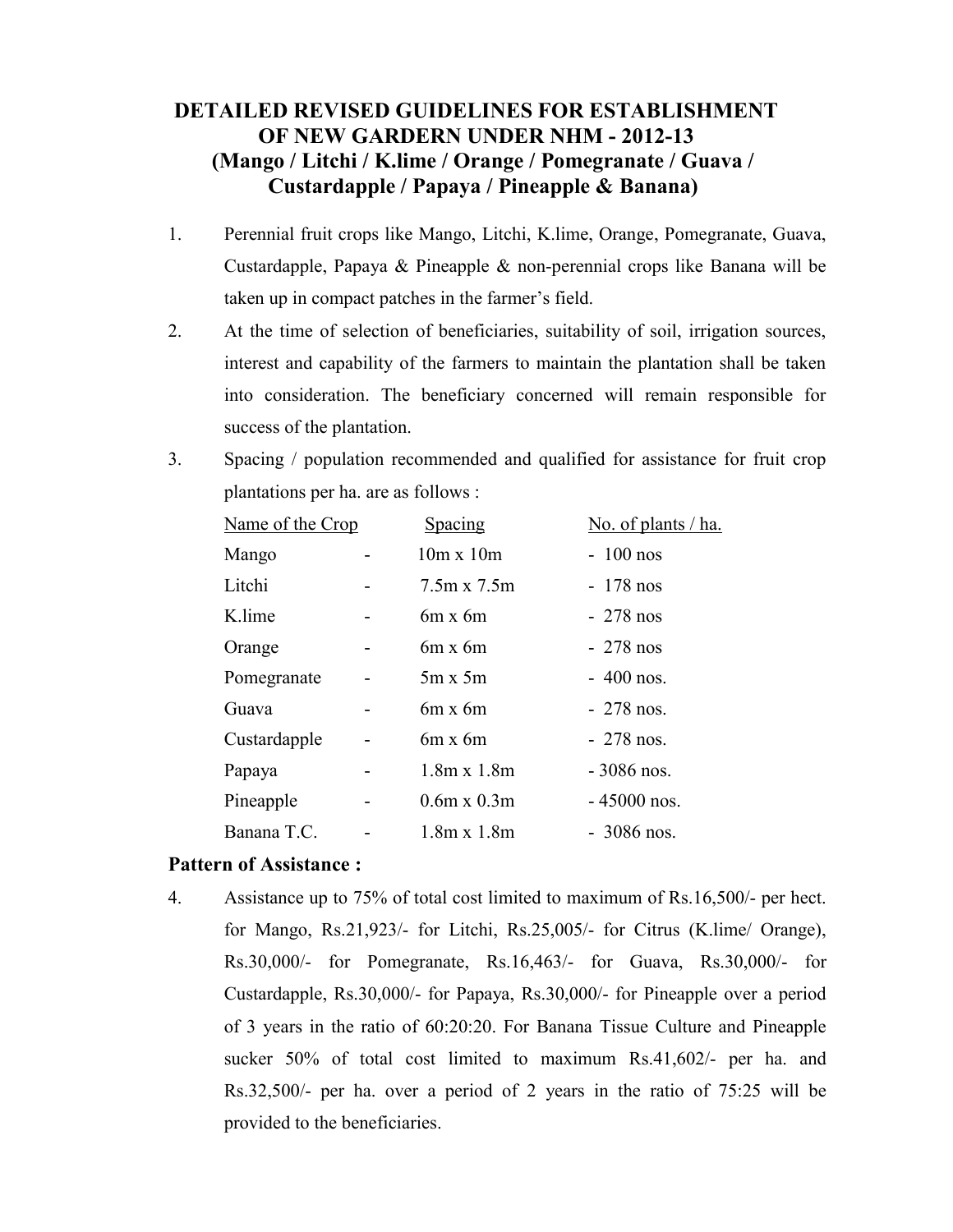5. Subsidy is permissible for a *minimum area of 0.4 ha. and up to maximum 4.0 ha. for all fruit crops stated above for an individual beneficiary in a compact patch of 4 ha. or above.* 

In case of banana and pineapple, subsidy is permissible for a *minimum area of 0.25 ha. and up to maximum 4.0 ha. for an individual beneficiary in a compact patch of 4ha. or above.* 

6. The farmers can avail assistance for more than one fruit crop within the prescribed ceiling.

#### **Selection of Beneficiary :**

- 7. The beneficiary will apply to the concerned Asst. Horticulture Officer in the prescribed format as per **Annexure-I** to take up plantation & to avail subsidy.
- 8. The land of the beneficiaries should be identified well in advance by April & the beneficiary list will be prepared separately for each crop. Land details including map should be incorporated in the case records.
- 9. Token price is to be collected from the individual beneficiary and the same will be deposited in the account earmarked.

#### **Field Preparation :**

10. Digging of pits by the beneficiary should be completed by  $10<sup>th</sup>$  June at the latest. The pit size of different fruit crops is given below :

| Mango        | 1m x 1m x 1m                               | K.Lime         | $0.75$ m x 0.75m x 0.75m          |
|--------------|--------------------------------------------|----------------|-----------------------------------|
| Litchi       | 1m x 1m x 1m                               | Pineapple      | $0.3$ m x $0.3$ m x $0.3$ m       |
| Orange       | $0.75m \times 0.75m \times 0.75m$          | $\vert$ Papaya | $0.5m \times 0.5m \times 0.5m$    |
| Custardapple | $0.75$ m x 0.75m x 0.75m   Guava           |                | $0.75$ m x 0.75m x 0.75m          |
| Pomegranate  | $0.75$ m x $0.75$ m x $0.75$ m   Banana TC |                | $0.50m \times 0.50m \times 0.50m$ |

#### **Arrangement / Lifting of QPM :**

- 11. Arrangement will be made by the concerned DDH / ADH to lift planting material as per target/ diversion programme.
- 12. Before transportation of quality planting materials of mango, litchi, citrus, guava, pomegranate, custardapple, papaya with poly bags should be shifted from the nursery bed and kept in shade for 7 days for hardening at the production centers.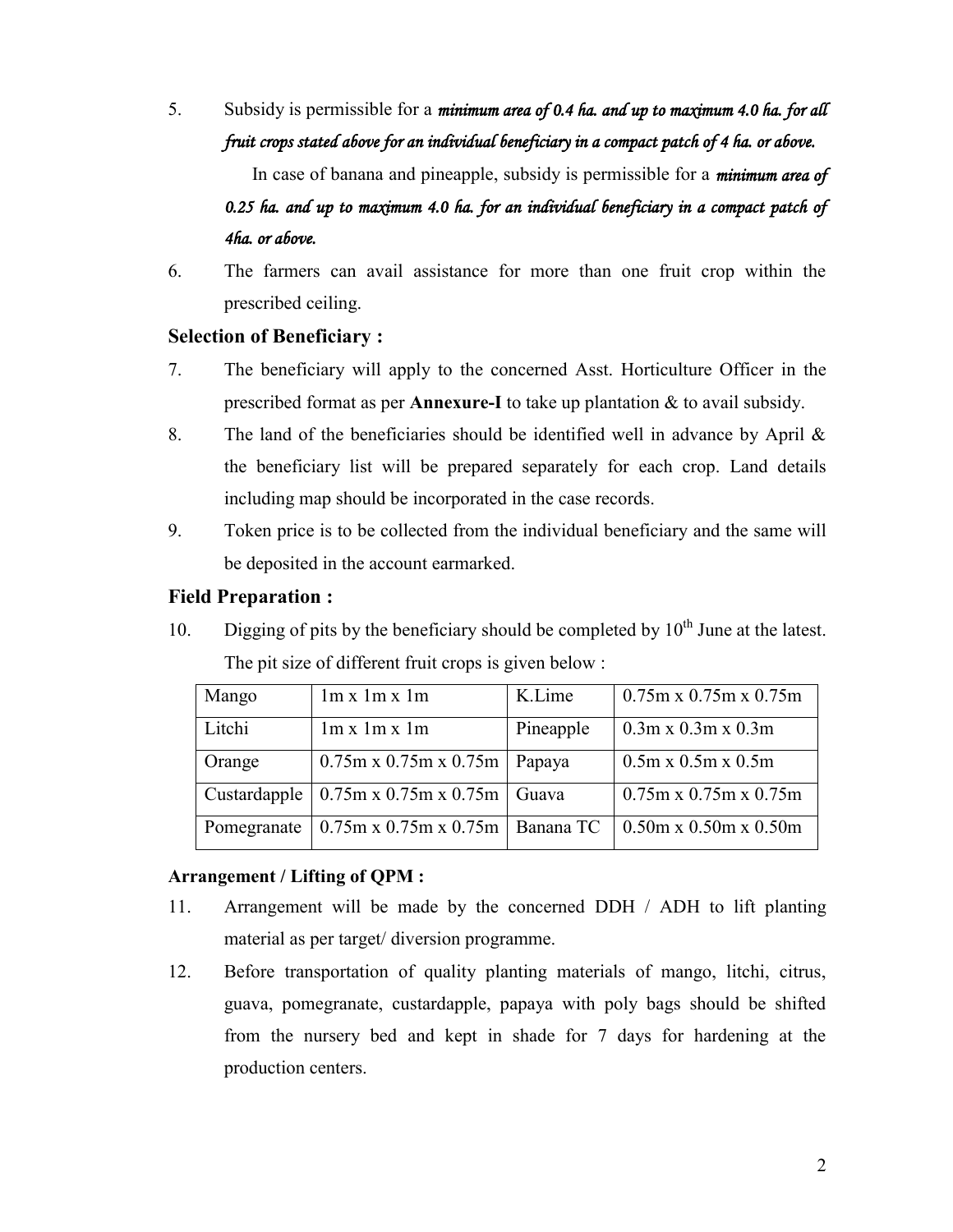- 13. Transportation of Q.P.M may be made during cool hours to avoid the transit shock. A responsible field staff may be assigned to take adequate care at the time of loading and unloading of the quality planting materials under his direct supervision.
- 14. After unloading of the planting materials at the site proper nourishment of plant should be taken to overcome the transportation shock.
- 15. The concerned farm in charge should supply the QPM as per the diversion programme. Any shortfall / inferior in quality of planting materials, concerned officers shall be held responsible. The Truck detained / returned due to nonavailability of the planting materials, the expenditure incurred thereof shall be recovered from the farm in charge.
- 16. The planting materials will be supplied to the beneficiaries on payment of 25% of the cost of the planting material in advance.
- 17. Planting should be started immediately after the onset of the monsoons and completed by 31<sup>st</sup> July or extended on order of D.H.O.
- 18. The beneficiaries should be imparted training before plantation

#### **Scale of Subsidy :**

Crop wise and year wise assistance in the ratio of 60:20:20 in 3 years except Banana TC and Pineapple. Details are as follows :

**Rate of assistance (Rs. Per ha)**

|                |                                                                                           | Rait vi assistance (Rs. I et na) |                        |                                  |              |  |
|----------------|-------------------------------------------------------------------------------------------|----------------------------------|------------------------|----------------------------------|--------------|--|
| SL.<br>No.     | Name of the Crop with plant<br>population per ha.                                         | 1st Year<br>$(60\%)$             | $2nd$ year<br>$(20\%)$ | 3 <sup>rd</sup><br>year<br>(20%) | <b>Total</b> |  |
| $\mathbf{1}$   | Mango (100 plants per ha. with<br>cultivation cost $\omega$ Rs.22,000 /- per ha.          | 9900                             | 3300                   | 3300                             | 16,500       |  |
| 2              | Litchi (178 plants per ha with cost of<br>cultivation $\omega$ Rs.29,230/- per ha.)       | 13154                            | 4384.5                 | 4384.5                           | 21,923       |  |
| $\overline{3}$ | K. Lime (278 plants per ha with cost of<br>cultivation $\omega$ Rs.33,340 /- per ha)      | 15003                            | 5001                   | 5001                             | 25,005       |  |
| $\overline{4}$ | Orange (278 plants per ha with cost of<br>cultivation $\omega$ Rs.33,340 /- per ha)       | 15003                            | 5001                   | 5001                             | 25,005       |  |
| 5              | Custardapple (278 plants per ha with cost<br>of cultivation $\omega$ Rs.30,000 /- per ha) | 18000                            | 6000                   | 6000                             | 30,000       |  |
| 6              | Guava (278 plants per ha with cost of<br>cultivation $\omega$ Rs. 16,463 /- per ha)       | 9878                             | 3293                   | 3293                             | 16,463       |  |
| $\overline{7}$ | Pomegranate (400 plants per ha with cost<br>of cultivation $\omega$ Rs.30,000 /- per ha)  | 18000                            | 6000                   | 6000                             | 30,000       |  |
| 8              | Papaya (3086 plants per ha with cost of<br>cultivation $\omega$ Rs.30,000 /- per ha)      | 18000                            | 6000                   | 6000                             | 30,000       |  |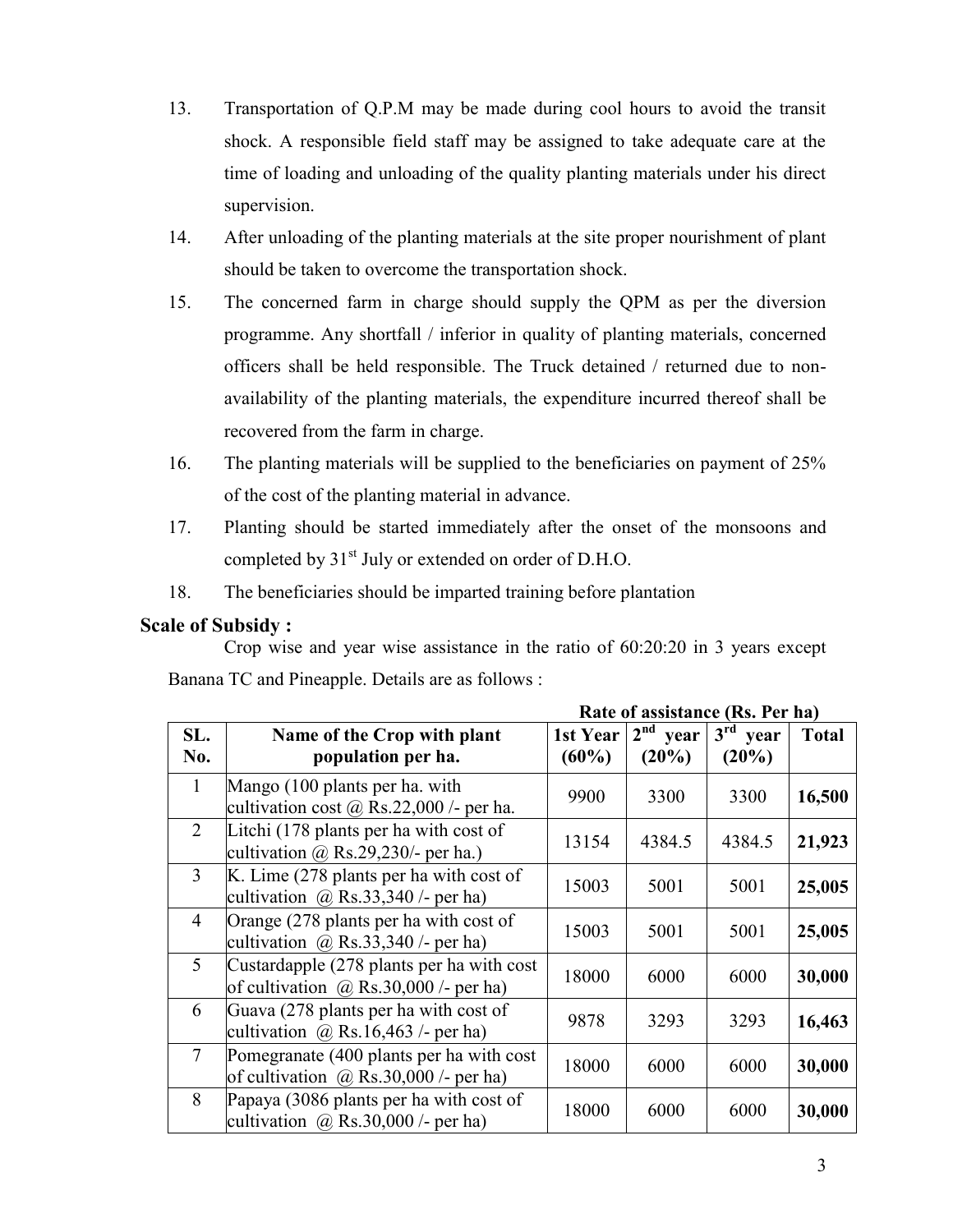|    | Banana Tissue Culture (3086 plants per ha.<br>with cultivation $\omega$ Rs.41,602/- per ha.)                                                                                | 31201.5 | 10400.5 |      | 41,602 |
|----|-----------------------------------------------------------------------------------------------------------------------------------------------------------------------------|---------|---------|------|--------|
| 10 | Pineapple with suckers $\omega$ Rs.32500/- per<br>ha with 75: 25 ratio in $1st$ and $2nd$ year<br>subject to 90% survival in $2nd$ year                                     | 24375   | 8125    |      | 32,500 |
| 11 | High density mango plantation with 2.5 m<br>x2.5m spacing, 1600 plants/ha $@$<br>$40000/ha$ in 60:20:20 subject to survival<br>rate 755 in $2nd$ year and 90% in $3rd$ year | 24000   | 8000    | 8000 | 40,000 |

Details of component wise financial assistance / subsidy in fruit plantation under NHM is enclosed.

- **a.** The subsidy amount for first year for different crops (as mentioned in the above table) will be paid to the beneficiary in shape of A/c payee cheque after deducting to the cost of Display Board as mentioned in the "Component wise subsidy breakup".
- **b.** The Cost towards Display Board i.e. Rs.200/- mentioned in the component wise subsidy breakup in the item of Miscellaneous in the Annexure is meant for display board in the farmer's field and the expenditure made by the Horticulturist.

#### **Example :**

| In case of Mango Plantation                                  |                                     |  |  |
|--------------------------------------------------------------|-------------------------------------|--|--|
| <b>a.</b> Total subsidy for $1st$ year for 1 ha. (NHM share) | $Rs.9900/-$                         |  |  |
| <b>b.</b> Cost of the Planting material is Rs.28/- per       | Rs.2800/-                           |  |  |
| graft for 100 grafts                                         |                                     |  |  |
| $\overline{\mathbf{c}}$ . Provision for display board        | $Rs.200/-$                          |  |  |
| d. Balance NHM share to be paid                              | $Rs.6900/-$                         |  |  |
| e. Balance subsidy to be released in 2 installment           | a. $1st$ installment to be released |  |  |
| $(50:50)$ to the beneficiary                                 | during plantation $-$ Rs.3450/-     |  |  |
|                                                              | b. $2nd$ installment to be released |  |  |
|                                                              | during October $-$ Rs.3450/-        |  |  |
|                                                              |                                     |  |  |

#### **Release of Subsidy :**

19. The subsidy (cost of the planting materials from  $1<sup>st</sup>$  yr. subsidy) i.e. 60%, if any, will be disbursed to the beneficiary in shape of **A/c payee cheque / RTGS / Online** in two installments. In 1<sup>st</sup> installment, 50% of the subsidy will be released to farmer during plantation. Rest  $50\%$  will be released  $15<sup>th</sup>$  October onwards observing the field condition except Miscellaneous (preparation of display board, etc.) component as per cost of cultivation.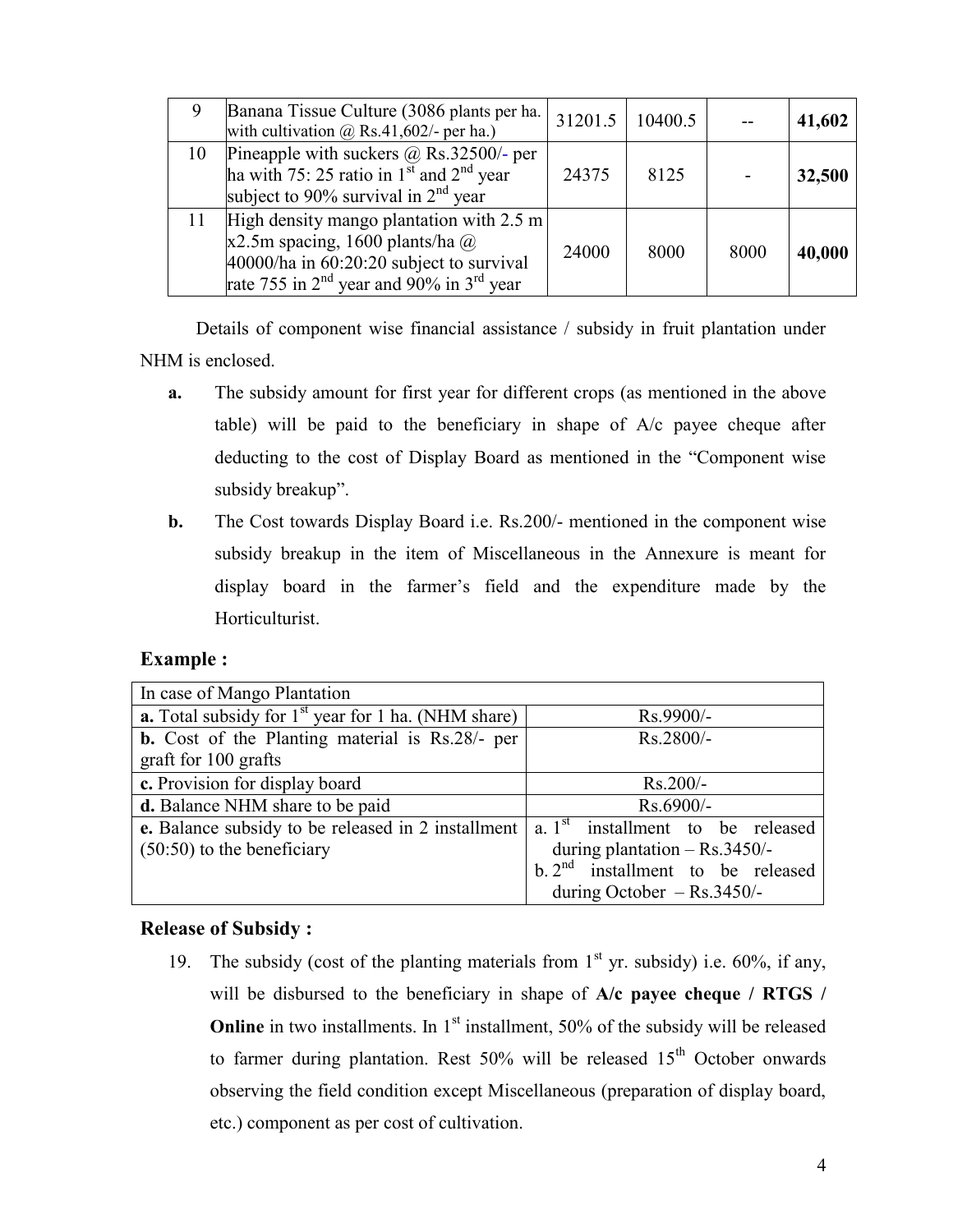- 20. 20% of the total subsidy for different crops (as per the above Table  $-2<sup>nd</sup>$  yr.) will be released to the individual beneficiary for  $2<sup>nd</sup>$  year maintenance of the crop, subject to survival of plant not less than 75% after verification.
- 21. 20% of the total subsidy for different crops (as per the above Table  $-3^{rd}$  yr.) will be released to the individual beneficiary for  $3<sup>rd</sup>$  year maintenance of the crop, subject to 90% of survival of plant after verification.
- 22. Concerned DDH / ADH will verify the survivability position of the plantation during the month of April of each year as per the prescribed format at **Annexure- II for 2nd yr. & 3rd yr.** and submitted to concerned DDH.
- 23. Concerned DDH will make 10 % random check in the field within 15<sup>th</sup> May  $\&$ submit the list of eligible beneficiaries with no. of plants available, area covered & % of survival to this Directorate for release of subsidy to the concerned DDH / ADH.
- 24. The list of eligible beneficiaries with no. of plants available, area covered  $\& \%$  of survival will be placed before the District Mission Committee for approval.
- 25. Subsidy amount towards maintenance  $(2^{nd}$  yr. & 3<sup>rd</sup> yr.) will be released to the beneficiaries by the concerned DDH/ ADH on the onset of the monsoon.
- 26. The concerned AHO should educate the farmers to utilize the fertilizers / P.P. Chemicals in the plantation field out of the subsidy amount released to them. They may enhance the input.
- 27. Govt. has fixed average rate of transportation taking the state distance as a whole in the cost structure communicated. Hence, individual DDH / ADH should calculate the rate of transportation observing distance to be covered in his area.

| a.             | Mango graft      | $Rs.7.00$ / plant | h.             | Orange seedling    | $\blacksquare$ | Rs.2.00/plant |
|----------------|------------------|-------------------|----------------|--------------------|----------------|---------------|
|                |                  |                   |                |                    |                |               |
| b.             | Orange Graft     | $Rs.6.50$ / plant | $\mathbf{1}$ . | Pomegranate        | $\blacksquare$ | Rs.4.00/plan  |
|                |                  |                   |                |                    |                |               |
| $\mathbf{c}$ . | Litchi gootee    | $Rs.5.00$ / plant |                | Papaya             | ۰              | Rs.100 / ha.  |
|                |                  |                   |                |                    |                |               |
| d.             | Custardapple     | $Rs.4.50$ / plant | k.             | Pineapple          | -              | Rs.100/ha.    |
|                |                  |                   |                |                    |                |               |
| e.             | Guava            | $Rs.4.50$ / plant |                | Banana             | $\blacksquare$ | Rs.100/ha.    |
|                |                  |                   |                |                    |                |               |
| f.             | K.Lime seedlings | $Rs.2.00$ / plant | m.             | Mango High Density | $\overline{a}$ | Rs.100 / ha.  |
|                |                  |                   |                |                    |                |               |
| g.             | Orange budded    | $Rs.5.00$ / plant |                |                    |                |               |
|                |                  |                   |                |                    |                |               |
|                |                  |                   |                |                    |                |               |

28. The subsidized cost of planting materials during 2012-13 are as follows :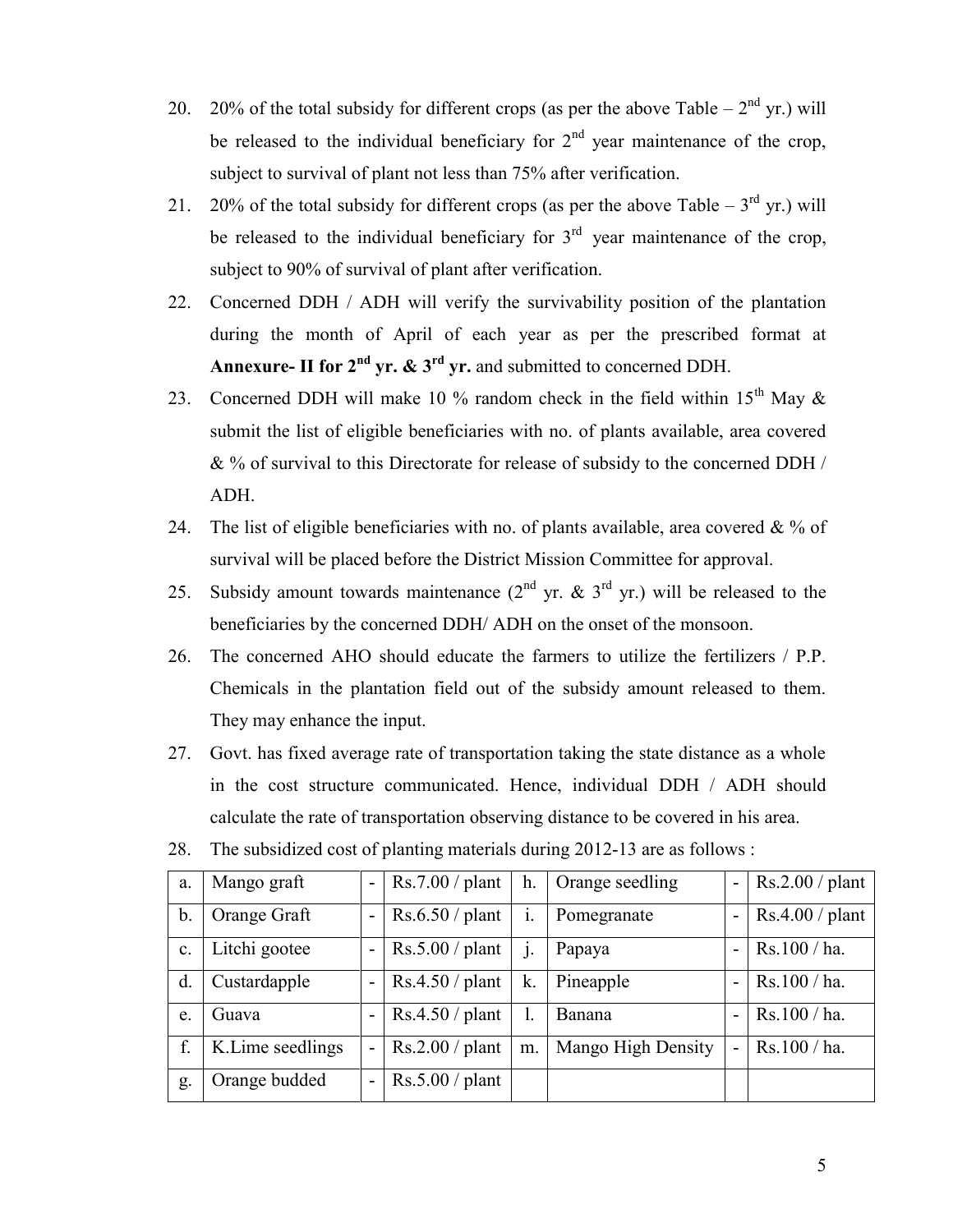#### **Monitoring :**

- 29. Regular visit of the field staff to plantation site shall be ensured by the concerned supervising officials.
- 30. Fencing/ making of tree guard should be ensured for the plantation site/ individual plant by the beneficiary.
- 31. Installation of drip pitcher and utilization of mulching materials must be ensured for success of the plantation.
- 32. Concerned DDH / ADH on weekly basis should monitor the collection and deposit of farmer's share in the society account. In no case the fund collected should be kept more than a week with the field staffs.
- 33. Year wise and crop wise plantation register should be maintained at the DDH / ADH office in the following proforma.

| Sl. |                    |      |                 | Name   Fathers   Categ-   Date of   Area   No. of   Variety   Source   Qty. of |      |         |      |            |
|-----|--------------------|------|-----------------|--------------------------------------------------------------------------------|------|---------|------|------------|
| No. | of the $\parallel$ | name |                 | $\vert$ ory of $\vert$ plantation $\vert$ covered $\vert$ plants               |      |         | Farm | fertilizer |
|     | farmer             | $\&$ | the             |                                                                                | (Ha) | planted |      | used       |
|     |                    |      | address farmers |                                                                                |      |         |      |            |
|     |                    |      |                 |                                                                                |      |         |      |            |

| Intercultural Survival |                              | Nos gap       | Survival                        | Nos gap      | Survival at Remarks |  |
|------------------------|------------------------------|---------------|---------------------------------|--------------|---------------------|--|
| operation if           | at the                       | filled during | at the                          | filled       | the end of          |  |
| any                    | end of                       | $2nd$ year    | end of                          | during $3rd$ | 3rd year            |  |
|                        | $\lambda$ <sup>st</sup> vear |               | $\mathbf{r}$ <sup>nd</sup> vear | vear         |                     |  |
|                        |                              |               |                                 |              | 16                  |  |

- 34. The field staff I/c of plantation for the GP/Block should also maintain a register with above table and additional columns mentioning date of intercultural operations and application of fertilizers etc. given as assistance. The field staff concerned should always carry this register with them during field visit and produce before the supervising officer / verifying officer during their field visit to the field and get it checked with signature and date of verifying officer.
- 35. A copy of the approved beneficiary list in book form & a soft copy should be submitted to the Director of Horticulture, Orissa, Bhubaneswar after plantation is over for record.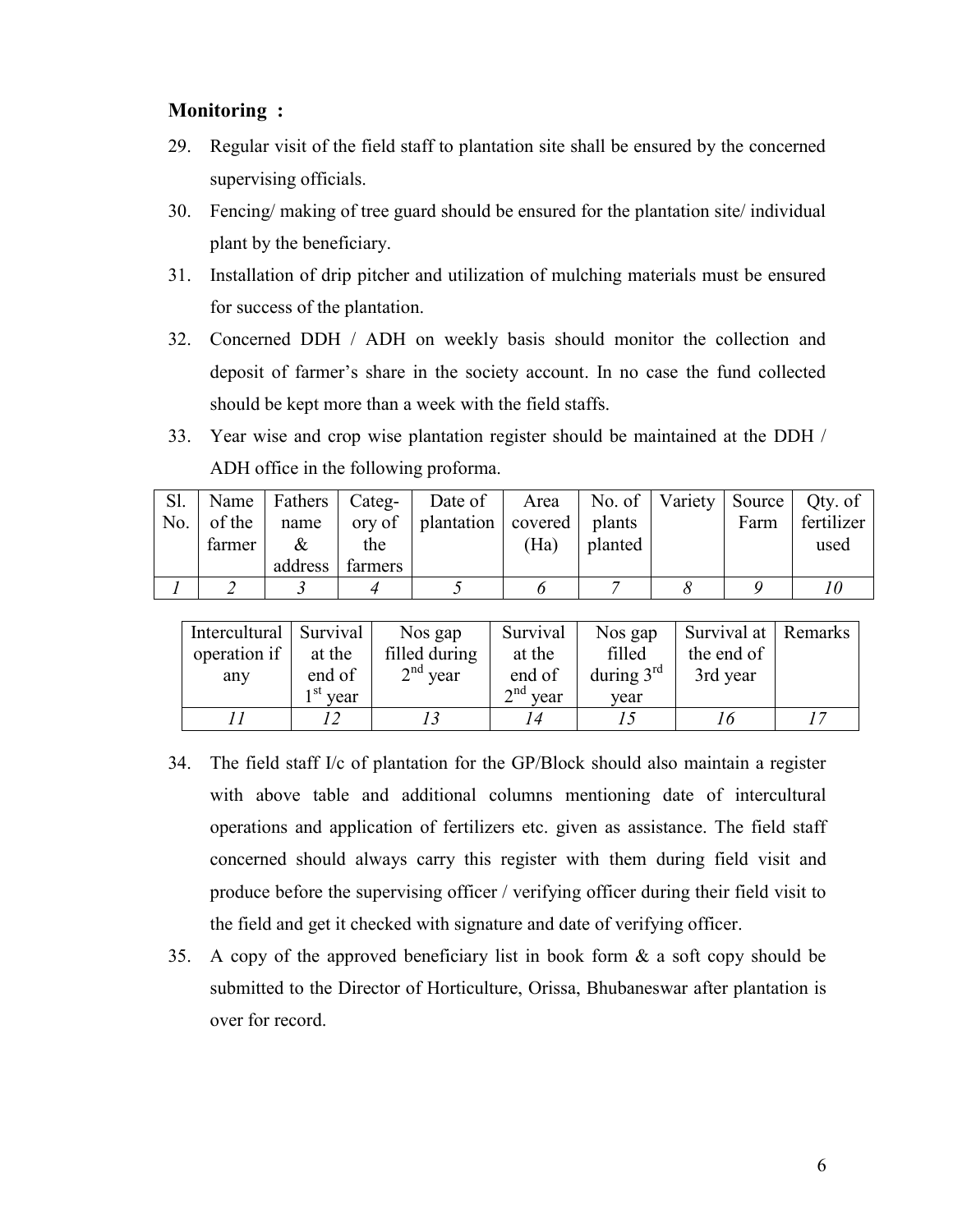# **APPLICATION FORM FOR CULTIVATION OF FOR AVAILING SUBSIDY UNDER NATIONAL HORTICULTURE MISSION FOR THE YEAR\_\_\_\_\_\_\_\_\_\_\_\_**

| 1. Name of the Beneficiary |                            |
|----------------------------|----------------------------|
| 2. Father's Name           |                            |
| 3. a) Village              | $b)$ G.P                   |
| c) Block                   | d) District                |
| 4. a) Caste                | SC/ST/OBC/OC               |
| b) Sex                     | Male / Female              |
| 5. Category                | Small / marginal / other   |
| 6. BPL status              | BPL-Yes / No. BPL Card No. |
| 7. Patta/Khata No.         |                            |

8. Source of Irrigation availability :a) Tank b) Canal c)Lift Irrigation-Shallow / Deep d) Well

9. Fencing System availability: Green / barbed wire / Compound wall / others

10. Previous experience of farmers if any:

11. Name of the Crop:

12. Area proposed to be planted in a single patch:

 I do hereby undertake to be totally responsible for success of the plantation and use the Govt. subsidy in full for the purpose.

Signature of the Beneficiary

Certified by AHO

Countersigned by DDH / ADH

# **For Office use only**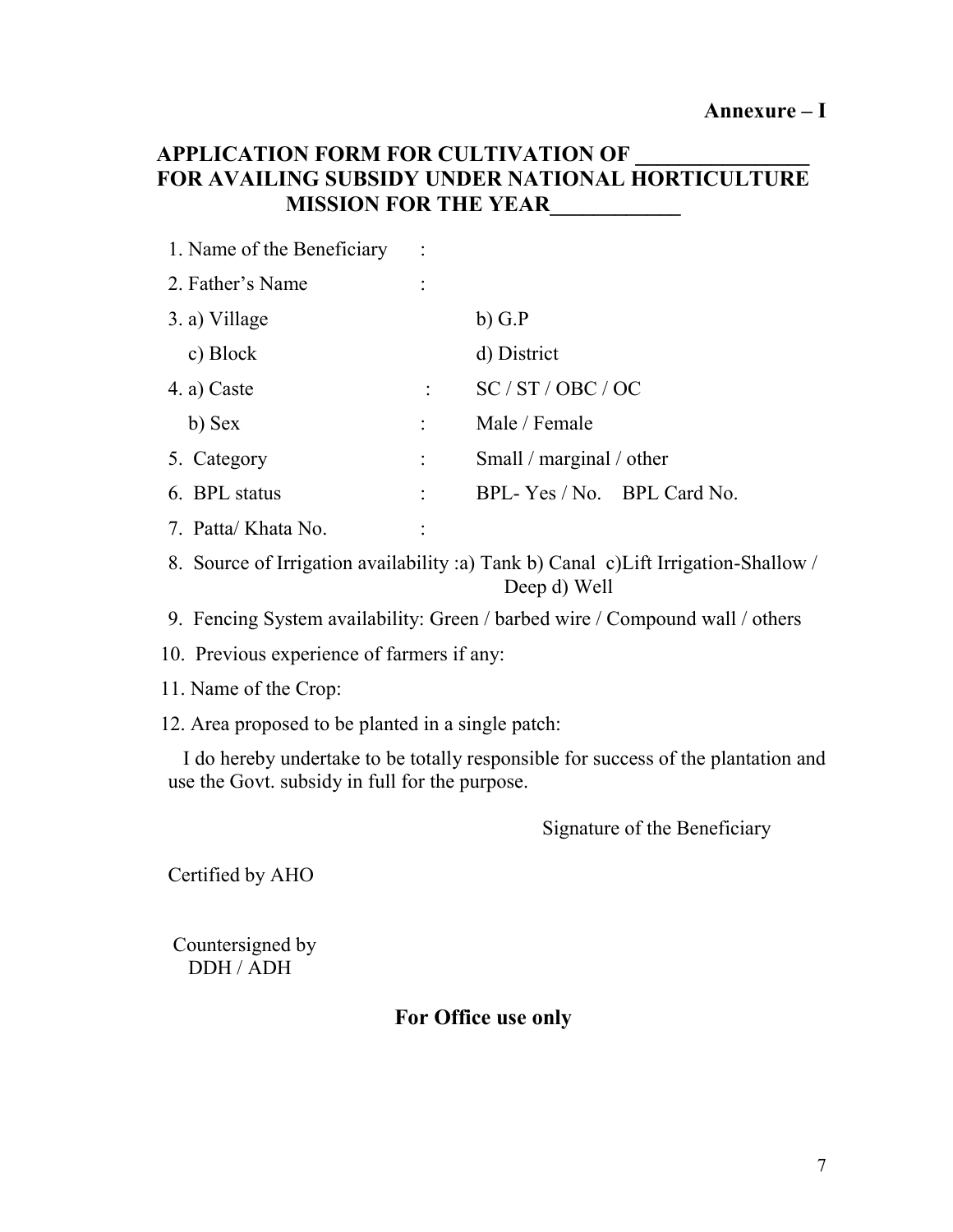### **Annexure-II**

# **Survivability Certificate**

| Certified that the                                            |  |  | plantation taken up by<br><u>and a strong starting</u>                                                                                                                                                                        |  |  |
|---------------------------------------------------------------|--|--|-------------------------------------------------------------------------------------------------------------------------------------------------------------------------------------------------------------------------------|--|--|
| Sri                                                           |  |  | Vill                                                                                                                                                                                                                          |  |  |
|                                                               |  |  | G.P. Dist. Dist. Under the sear and under the sear and under the sear and under the sear and under the search of the search of the search of the search of the search of the search of the search of the search of the search |  |  |
|                                                               |  |  | National Horticulture Mission Programme has survivability of $\%$                                                                                                                                                             |  |  |
|                                                               |  |  | for year. So the beneficiary is eligible / not eligible to avail                                                                                                                                                              |  |  |
|                                                               |  |  |                                                                                                                                                                                                                               |  |  |
| name is recommended / not recommended for release of subsidy. |  |  |                                                                                                                                                                                                                               |  |  |

Gardner / HEW/H.O. AHO

DDH / ADH

Countersigned and recommended for release of subsidy amounting to

Rs\_\_\_\_\_\_\_\_\_\_\_\_\_\_\_\_\_\_.

Deputy Director of Horticulture.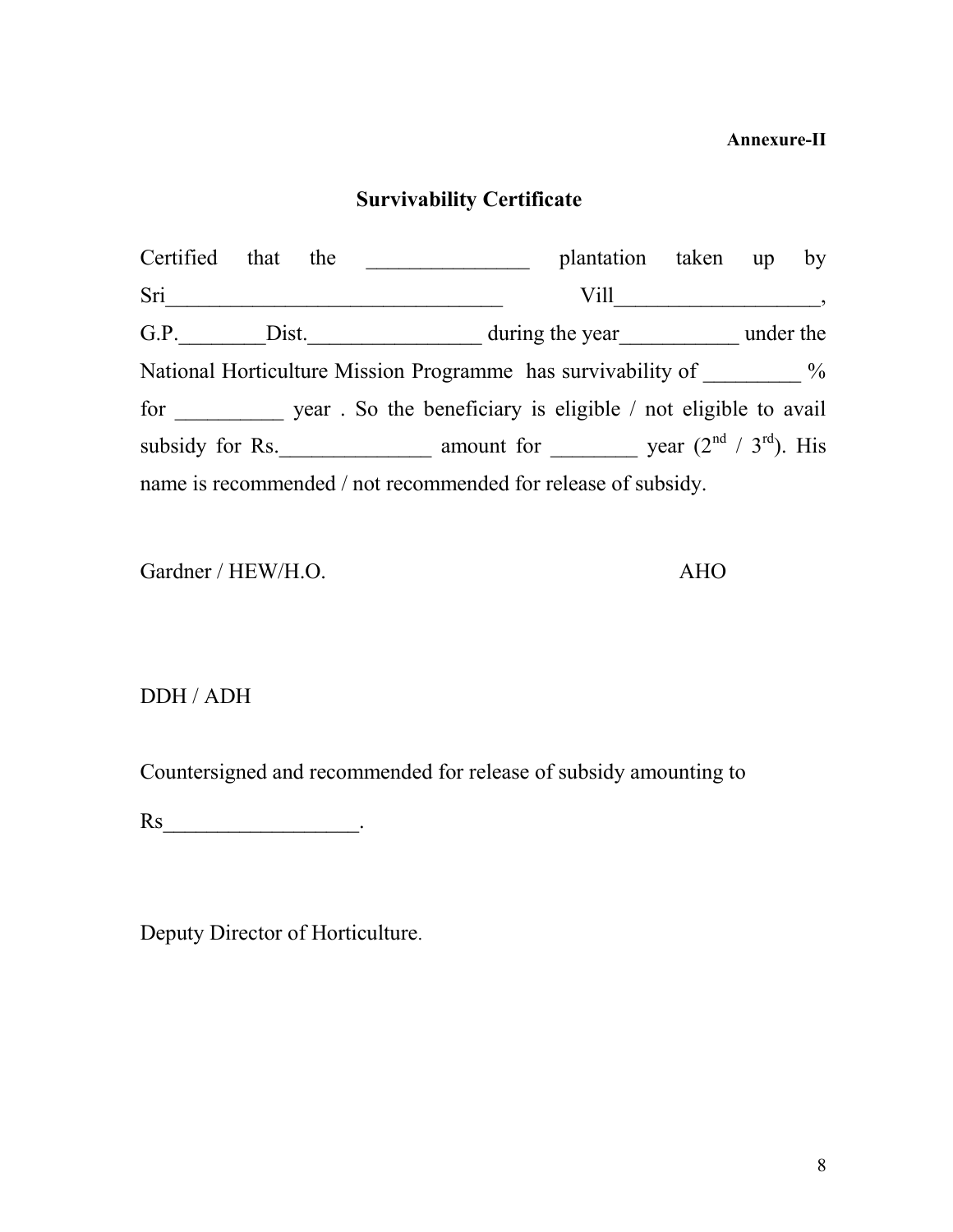#### **Annexure - III**

#### **Component wise subsidy break up of MANGO during 2012-13**

Spacing : 10m x 10m Area-1 Ha Population - 100 nos.

| <b>SI</b><br>No. | <b>Particulars</b>                                                      | 1st Year | 2nd Year | 3rd Year | <b>Total</b> |
|------------------|-------------------------------------------------------------------------|----------|----------|----------|--------------|
| 1                | Cost of Planting Materials @ Rs.28/- graft<br>(inclusive of casualties) | 2800     |          |          | 2800         |
| $\overline{2}$   | Manures (vermi compost / cow dung)                                      | 300      | 200      | 200      | 700          |
| 3                | Fertilizers / Organic fertilizer / Bio fertilizer                       | 800      | 500      | 500      | 1800         |
| 4                | <b>Plant Protection</b>                                                 | 700      | 200      | 200      | 1100         |
| 5                | Fencing                                                                 | 900      | 300      | 300      | 1500         |
| 6                | Irrigation                                                              | 950      | 500      | 500      | 1950         |
|                  | <b>SUB TOTAL:</b>                                                       | 6450     | 1700     | 1700     | 9850         |
|                  | <b>Labour &amp; Operational cost</b>                                    |          |          |          |              |
| 1                | Land Preparation & Layout                                               | 200      |          |          | 200          |
| $\overline{2}$   | Digging of pits                                                         | 1000     |          |          | 1000         |
| 3                | Filling of pits & Planting                                              | 500      |          |          | 500          |
| 4                | Application of fertilizers & pesticides                                 | 400      | 500      | 500      | 1400         |
| 5                | Inter cultivation / Mulching                                            | 250      | 300      | 300      | 850          |
| 6                | Irrigation                                                              | 800      | 700      | 700      | 2200         |
| 7                | Pruning & training                                                      | 100      | 100      | 100      | 300          |
|                  | <b>SUB TOTAL:</b>                                                       | 3250     | 1600     | 1600     | 6450         |
| 8                | Miscellaneous (preparation of display<br>board, etc.)                   | 200      |          |          | 200          |
|                  | <b>Grand Total:</b>                                                     | 9900     | 3300     | 3300     | 16500        |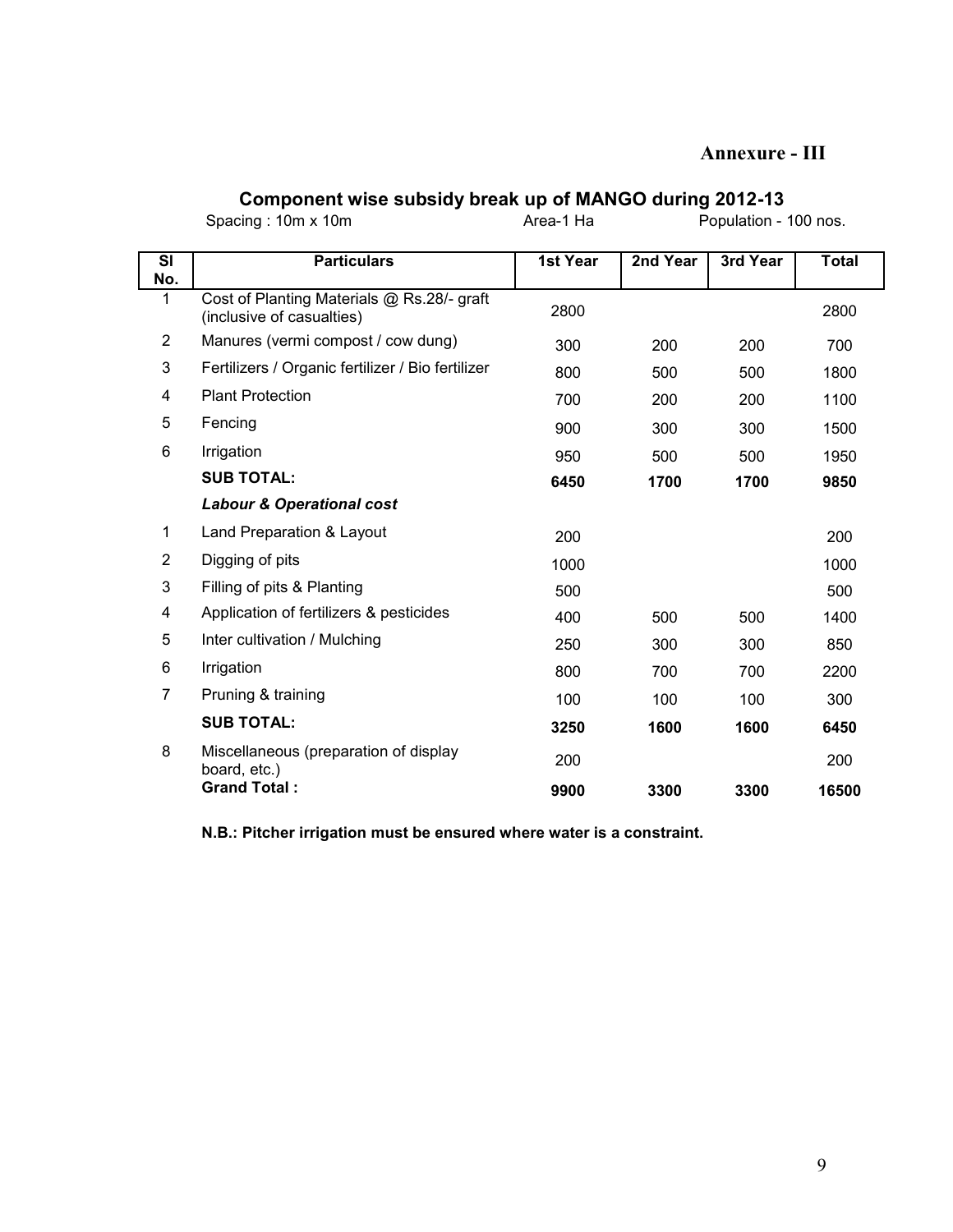#### **Component wise break up of K.LIME seedling to be procured through Agency under NHM during 2012-13**

|                  | Spacing: 5m x 5m                                                             | Area-1 Ha |             | Population - 400 nos. |              |
|------------------|------------------------------------------------------------------------------|-----------|-------------|-----------------------|--------------|
| <b>SI</b><br>No. | <b>Particulars</b>                                                           | 1st Year  | 2nd<br>Year | 3rd Year              | <b>Total</b> |
| 1                | Cost of Planting Materials @ Rs.5.50/-<br>seedling (inclusive of casualties) | 2200.00   |             |                       | 2200         |
| $\overline{2}$   | Manures (vermi compost / cow dung)                                           | 1000.00   | 400         | 400                   | 1800         |
| 3                | Fertilizers / Organic fertilizer / Bio fertilizer                            | 1300.00   | 800         | 800                   | 2900         |
| 4                | <b>Plant Protection</b>                                                      | 1300.00   | 300         | 300                   | 1900         |
| 5                | Fencing                                                                      | 1700.00   | 601         | 601                   | 2902         |
| 6                | Irrigation                                                                   | 1400.00   | 1000        | 1000                  | 3400         |
|                  | <b>SUB TOTAL:</b>                                                            | 8900.00   | 3101        | 3101                  | 15102        |
|                  | <b>Labour &amp; Operational cost</b>                                         |           |             |                       |              |
| 1                | Land Preparation & Layout                                                    | 300.00    |             |                       | 300          |
| $\overline{2}$   | Digging of pits                                                              | 1700.00   |             |                       | 1700         |
| 3                | Filling of pits & Planting                                                   | 1000.00   |             |                       | 1000         |
| 4                | Application of fertilizers & pesticides                                      | 1100.00   | 600         | 600                   | 2300         |
| 5                | Inter cultivation / Mulching                                                 | 500.00    | 300         | 300                   | 1100         |
| 6                | Irrigation                                                                   | 1000.00   | 800         | 800                   | 2600         |
| $\overline{7}$   | Pruning & training                                                           | 303.00    | 200         | 200                   | 703          |
|                  | <b>SUB TOTAL:</b>                                                            | 5903.00   | 1900        | 1900                  | 9703         |
| 8                | Miscellaneous (preparation of display board,<br>$etc.$ )                     | 200.00    |             |                       | 200          |
|                  | <b>Grand Total:</b>                                                          | 15003.00  | 5001        | 5001                  | 25005        |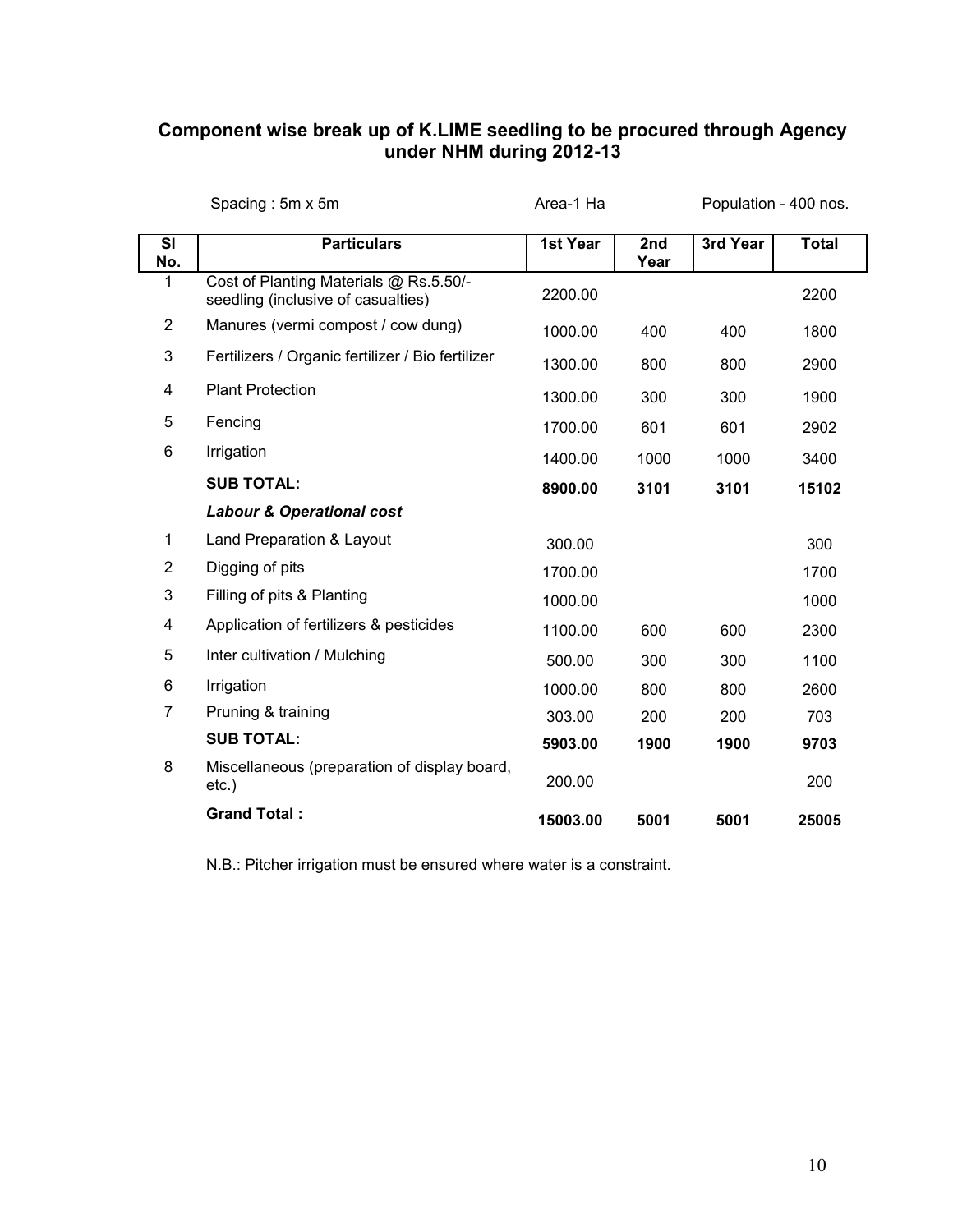#### **Component wise break up of K.LIME seedling to be procured from Deptt. Farms under NHM during 2012-13**

|                | Spacing: 5m x 5m                                                             | Area-1 Ha |             | Population - 400 nos. |              |
|----------------|------------------------------------------------------------------------------|-----------|-------------|-----------------------|--------------|
| SI<br>No.      | <b>Particulars</b>                                                           | 1st Year  | 2nd<br>Year | 3rd Year              | <b>Total</b> |
| 1              | Cost of Planting Materials @ Rs.7.50/-<br>seedling (inclusive of casualties) | 3000.00   |             |                       | 3000         |
| $\overline{2}$ | Manures (vermi compost / cow dung)                                           | 800.00    | 400         | 400                   | 1600         |
| $\mathbf{3}$   | Fertilizers / Organic fertilizer / Bio fertilizer                            | 1100.00   | 800         | 800                   | 2700         |
| 4              | <b>Plant Protection</b>                                                      | 1000.00   | 300         | 300                   | 1600         |
| 5              | Fencing                                                                      | 1700.00   | 601         | 601                   | 2902         |
| 6              | Irrigation                                                                   | 1400.00   | 1000        | 1000                  | 3400         |
|                | <b>SUB TOTAL:</b>                                                            | 9000.00   | 3101        | 3101                  | 15202        |
|                | <b>Labour &amp; Operational cost</b>                                         |           |             |                       |              |
| 1              | Land Preparation & Layout                                                    | 300.00    |             |                       | 300          |
| $\overline{2}$ | Digging of pits                                                              | 1700.00   |             |                       | 1700         |
| 3              | Filling of pits & Planting                                                   | 1000.00   |             |                       | 1000         |
| 4              | Application of fertilizers & pesticides                                      | 1000.00   | 600         | 600                   | 2200         |
| 5              | Inter cultivation / Mulching                                                 | 500.00    | 300         | 300                   | 1100         |
| 6              | Irrigation                                                                   | 1000.00   | 800         | 800                   | 2600         |
| $\overline{7}$ | Pruning & training                                                           | 303.00    | 200         | 200                   | 703          |
|                | <b>SUB TOTAL:</b>                                                            | 5803.00   | 1900        | 1900                  | 9603         |
| 8              | Miscellaneous (preparation of display board,<br>$etc.$ )                     | 200.00    |             |                       | 200          |
|                | <b>Grand Total:</b>                                                          | 15003.00  | 5001        | 5001                  | 25005        |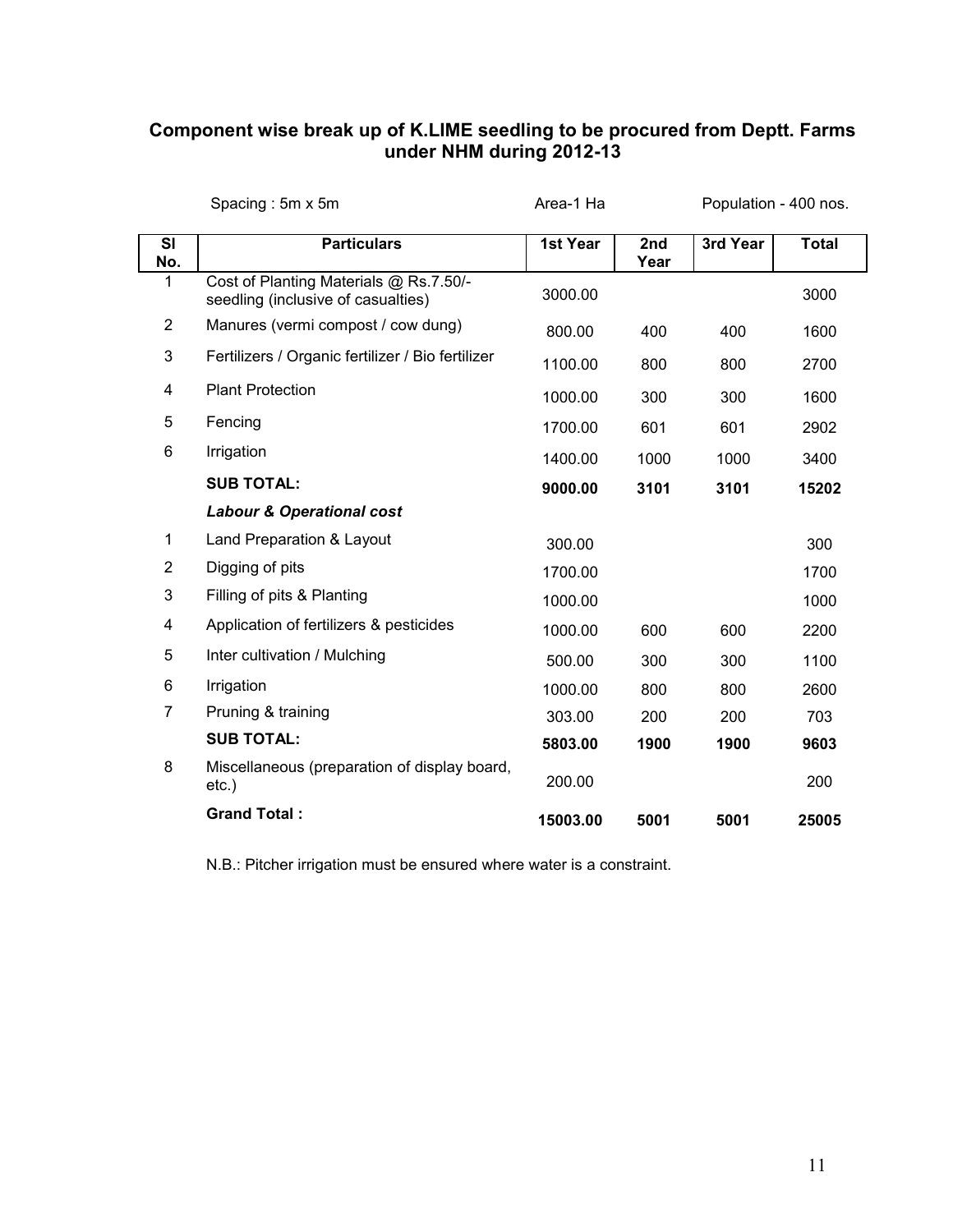#### **Component wise subsidy break up of PINEAPPLE under NHM during 2012-13**

| SI<br>No.      | <b>Particulars</b>                                                           | 1st Year | 2nd Year | <b>Total</b> |
|----------------|------------------------------------------------------------------------------|----------|----------|--------------|
| 1              | Cost of Planting Materials @ Rs.2.15/- seedling<br>(inclusive of casualties) | 24000    |          | 24000        |
| $\overline{2}$ | Manures (vermi compost / cow dung)                                           |          | 800      | 800          |
| 3              | Fertilizers / Organic fertilizer / Bio fertilizer                            |          | 1000     | 1000         |
| 4              | <b>Plant Protection</b>                                                      |          | 1000     | 1000         |
| 5              | Fencing                                                                      |          | 1000     | 1000         |
| 6              | Irrigation                                                                   |          | 1400     | 1400         |
|                | <b>SUB TOTAL:</b>                                                            | 24000    | 5200     | 29200        |
|                | <b>Labour &amp; Operational cost</b>                                         |          |          |              |
| $\mathbf{1}$   | Land Preparation & Layout                                                    |          |          | 0            |
| $\overline{2}$ | Digging of pits                                                              |          |          | 0            |
| 3              | Filling of pits & Planting                                                   |          |          | 0            |
| 4              | Application of fertilizers & pesticides                                      |          | 1000     | 1000         |
| 5              | Inter cultivation / Mulching                                                 |          | 500      | 500          |
| 6              | Irrigation                                                                   |          | 1200     | 1200         |
| 7              | Pruning & training                                                           |          | 225      | 225          |
|                | <b>SUB TOTAL:</b>                                                            | 0        | 2925     | 2925         |
| 8              | Miscellaneous (preparation of display board,<br>$etc.$ )                     | 375      |          | 0            |
|                | <b>Grand Total:</b>                                                          | 24375    | 8125     | 32500        |

Spacing : 0.6m x 0.3m <br>
Area-1 Ha Population - 45000 nos

**N.B.: Beneficiary may bear the cost of rest of planting materials over and above the assistance to maintain the desired population per ha.**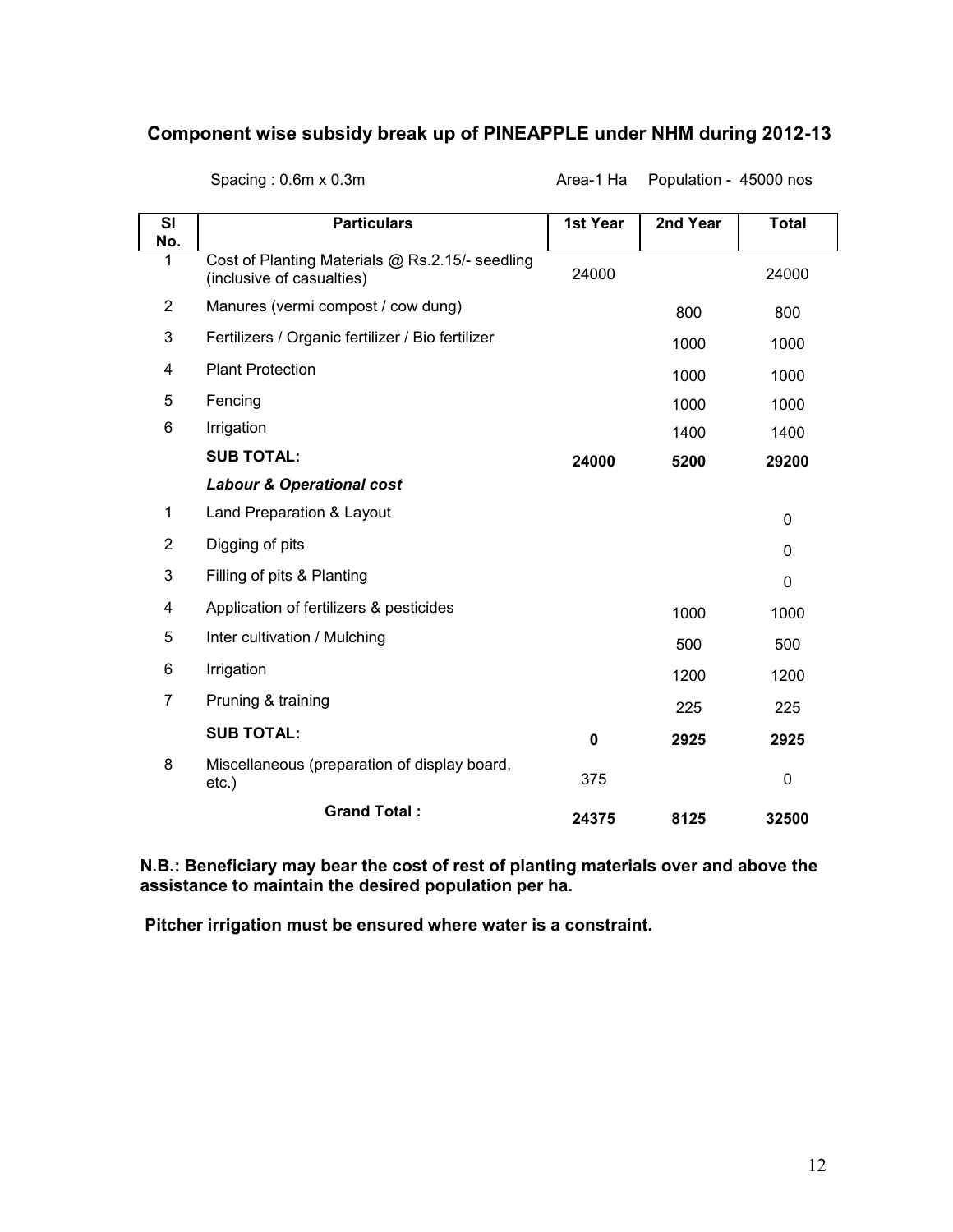#### **Component wise subsidy break up of PAPAYA (OP / GD) under NHM during 2012-13**

|                | Spacing: $1.8m \times 1.8m$                                                  | Area-1 Ha |          | Population - 3086 nos. |              |
|----------------|------------------------------------------------------------------------------|-----------|----------|------------------------|--------------|
| SI<br>No.      | <b>Particulars</b>                                                           | 1st Year  | 2nd Year | 3rd Year               | <b>Total</b> |
| 1              | Cost of Planting Materials @ Rs.4.00/-<br>seedling (inclusive of casualties) | 12344     |          |                        | 12344        |
| $\overline{2}$ | Manures (vermi compost / cow dung)                                           | 500       | 500      | 500                    | 1500         |
| 3              | Fertilizers / Organic fertilizer / Bio<br>fertilizer                         | 500       | 700      | 700                    | 1900         |
| 4              | <b>Plant Protection</b>                                                      | 300       | 800      | 800                    | 1900         |
| 5              | Fencing                                                                      | 500       | 900      | 900                    | 2300         |
| 6              | Irrigation                                                                   | 500       | 900      | 900                    | 2300         |
|                | <b>SUB TOTAL:</b>                                                            | 14644     | 3800     | 3800                   | 22244        |
|                | <b>Labour &amp; Operational cost</b>                                         |           |          |                        |              |
| $\mathbf{1}$   | Land Preparation & Layout                                                    | 500       |          |                        | 500          |
| $\overline{2}$ | Digging of pits                                                              | 800       |          |                        | 800          |
| $\mathbf{3}$   | Filling of pits & Planting                                                   | 800       |          |                        | 800          |
| 4              | Application of fertilizers & pesticides                                      | 500       | 800      | 800                    | 2100         |
| 5              | Inter cultivation / Mulching                                                 | 200       | 500      | 500                    | 1200         |
| 6              | Irrigation                                                                   | 356       | 700      | 700                    | 1756         |
| $\overline{7}$ | Pruning & training                                                           |           | 200      | 200                    | 400          |
|                | <b>SUB TOTAL:</b>                                                            | 3156      | 2200     | 2200                   | 7556         |
| 8              | Miscellaneous (preparation of display<br>board, etc.)                        | 200       |          |                        | 200          |
|                | <b>Grand Total:</b>                                                          | 18000     | 6000     | 6000                   | 30000        |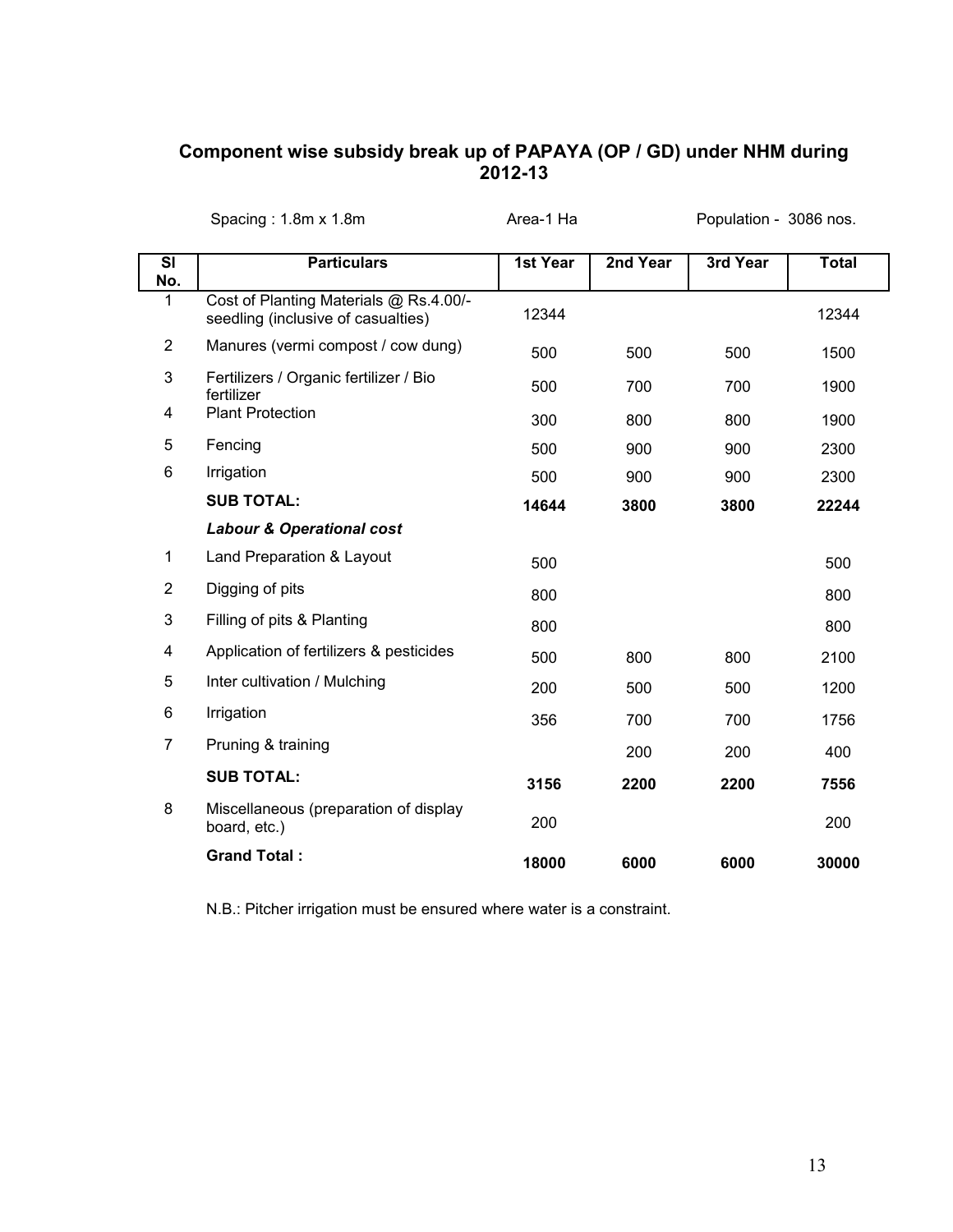#### **Component wise subsidy break up of CUSTARD APPLE under NHM during 2012-13**

|                | Spacing: $6m \times 6m$                                                       | Area-1 Ha |          | Population - 278 nos. |              |
|----------------|-------------------------------------------------------------------------------|-----------|----------|-----------------------|--------------|
| SI<br>No.      | <b>Particulars</b>                                                            | 1st Year  | 2nd Year | 3rd Year              | <b>Total</b> |
| 1              | Cost of Planting Materials @ Rs.17.70/-<br>seedling (inclusive of casualties) | 4921      |          |                       | 4921         |
| $\overline{2}$ | Manures (vermi compost / cow dung)                                            | 600       | 400      | 400                   | 1400         |
| 3              | Fertilizers / Organic fertilizer / Bio<br>fertilizer                          | 800       | 500      | 500                   | 1800         |
| 4              | <b>Plant Protection</b>                                                       | 1000      | 600      | 600                   | 2200         |
| 5              | Fencing                                                                       | 1600      | 800      | 800                   | 3200         |
| 6              | Irrigation                                                                    | 2000      | 1200     | 1200                  | 4400         |
|                | <b>SUB TOTAL:</b>                                                             | 10921     | 3500     | 3500                  | 17921        |
|                | <b>Labour &amp; Operational cost</b>                                          |           |          |                       |              |
| $\mathbf{1}$   | Land Preparation & Layout                                                     | 500       |          |                       | 500          |
| $\overline{2}$ | Digging of pits                                                               | 2000      |          |                       | 2000         |
| 3              | Filling of pits & Planting                                                    | 900       |          |                       | 900          |
| 4              | Application of fertilizers & pesticides                                       | 1179      | 700      | 700                   | 2579         |
| 5              | Inter cultivation / Mulching                                                  | 500       | 300      | 300                   | 1100         |
| 6              | Irrigation                                                                    | 1800      | 1300     | 1300                  | 4400         |
| $\overline{7}$ | Pruning & training                                                            |           | 200      | 200                   | 400          |
|                | <b>SUB TOTAL:</b>                                                             | 6879      | 2500     | 2500                  | 11879        |
| 8              | Miscellaneous (preparation of display<br>board, etc.)                         | 200       |          |                       | 200          |
|                | <b>Grand Total:</b>                                                           | 18000     | 6000     | 6000                  | 30000        |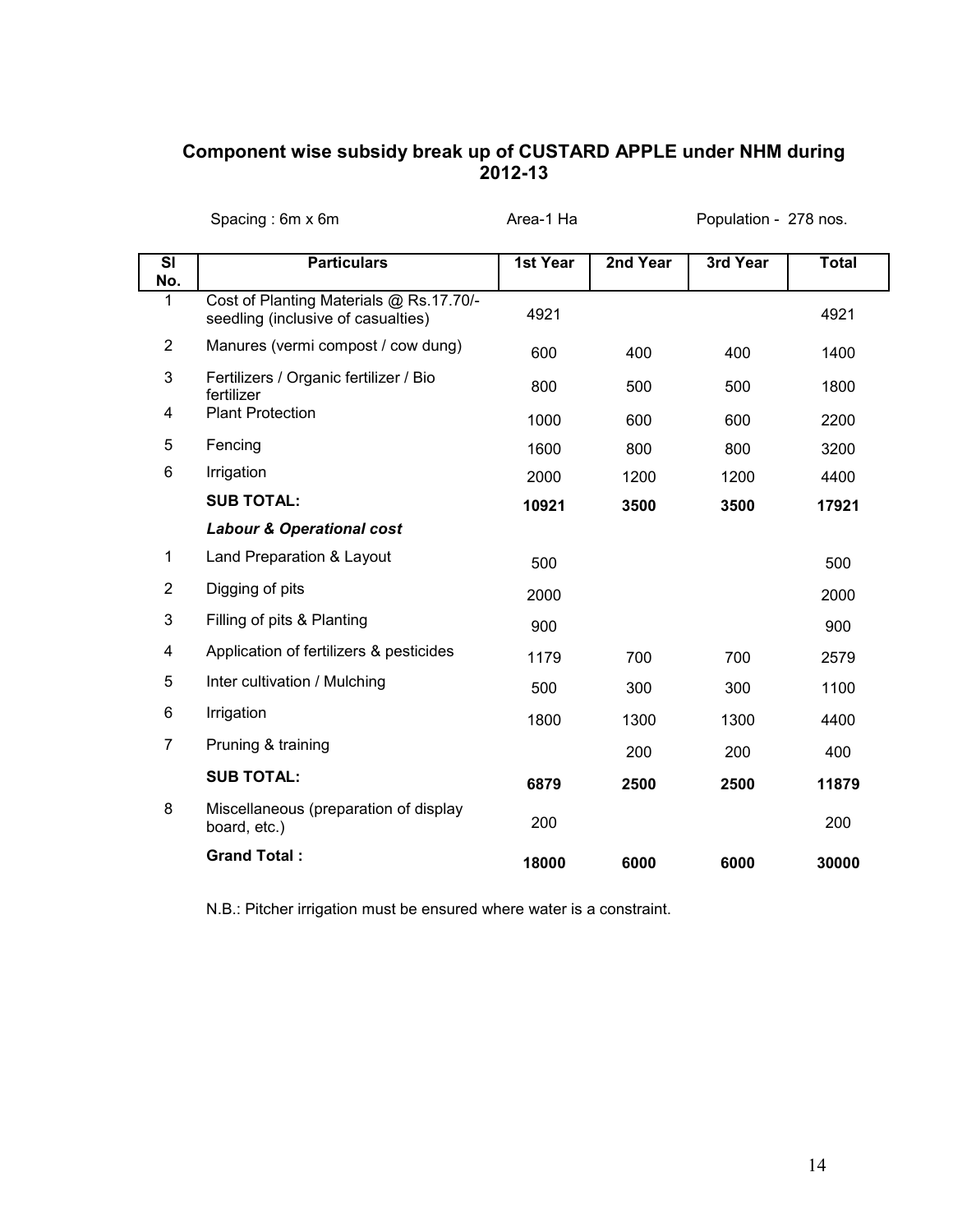#### **Component wise subsidy break up of GUAVA to be procured through Deptt. Farms under NHM during 2012-13**

|                  | Spacing: 6m x 6m                                                              | Area-1 Ha |          | Population - 278 nos. |              |
|------------------|-------------------------------------------------------------------------------|-----------|----------|-----------------------|--------------|
| <b>SI</b><br>No. | <b>Particulars</b>                                                            | 1st Year  | 2nd Year | 3rd Year              | <b>Total</b> |
| 1                | Cost of Planting Materials @ Rs.18.25/-<br>seedling (inclusive of casualties) | 5074      |          |                       | 5074         |
| $\overline{2}$   | Manures (vermi compost / cow dung)                                            | 300       | 200      | 200                   | 700          |
| 3                | Fertilizers / Organic fertilizer / Bio<br>fertilizer                          | 300       | 300      | 300                   | 900          |
| 4                | <b>Plant Protection</b>                                                       | 500       | 500      | 500                   | 1500         |
| 5                | Fencing                                                                       | 600       | 500      | 500                   | 1600         |
| 6                | Irrigation                                                                    | 600       | 675      | 675                   | 1950         |
|                  | <b>SUB TOTAL:</b>                                                             | 7374      | 2175     | 2175                  | 11724        |
|                  | <b>Labour &amp; Operational cost</b>                                          |           |          |                       |              |
| $\mathbf{1}$     | Land Preparation & Layout                                                     | 300       |          |                       | 300          |
| $\overline{2}$   | Digging of pits                                                               | 700       |          |                       | 700          |
| $\mathbf{3}$     | Filling of pits & Planting                                                    | 300       |          |                       | 300          |
| 4                | Application of fertilizers & pesticides                                       | 300       | 318      | 317                   | 935          |
| 5                | Inter cultivation / Mulching                                                  | 200       | 200      | 200                   | 600          |
| 6                | Irrigation                                                                    | 400       | 400      | 400                   | 1200         |
| $\overline{7}$   | Pruning & training                                                            | 104       | 200      | 200                   | 504          |
|                  | <b>SUB TOTAL:</b>                                                             | 2304      | 1118     | 1117                  | 4539         |
| 8                | Miscellaneous (preparation of display<br>board, etc.)                         | 200       |          |                       | 200          |
|                  | <b>Grand Total:</b>                                                           | 9878      | 3293     | 3292                  | 16463        |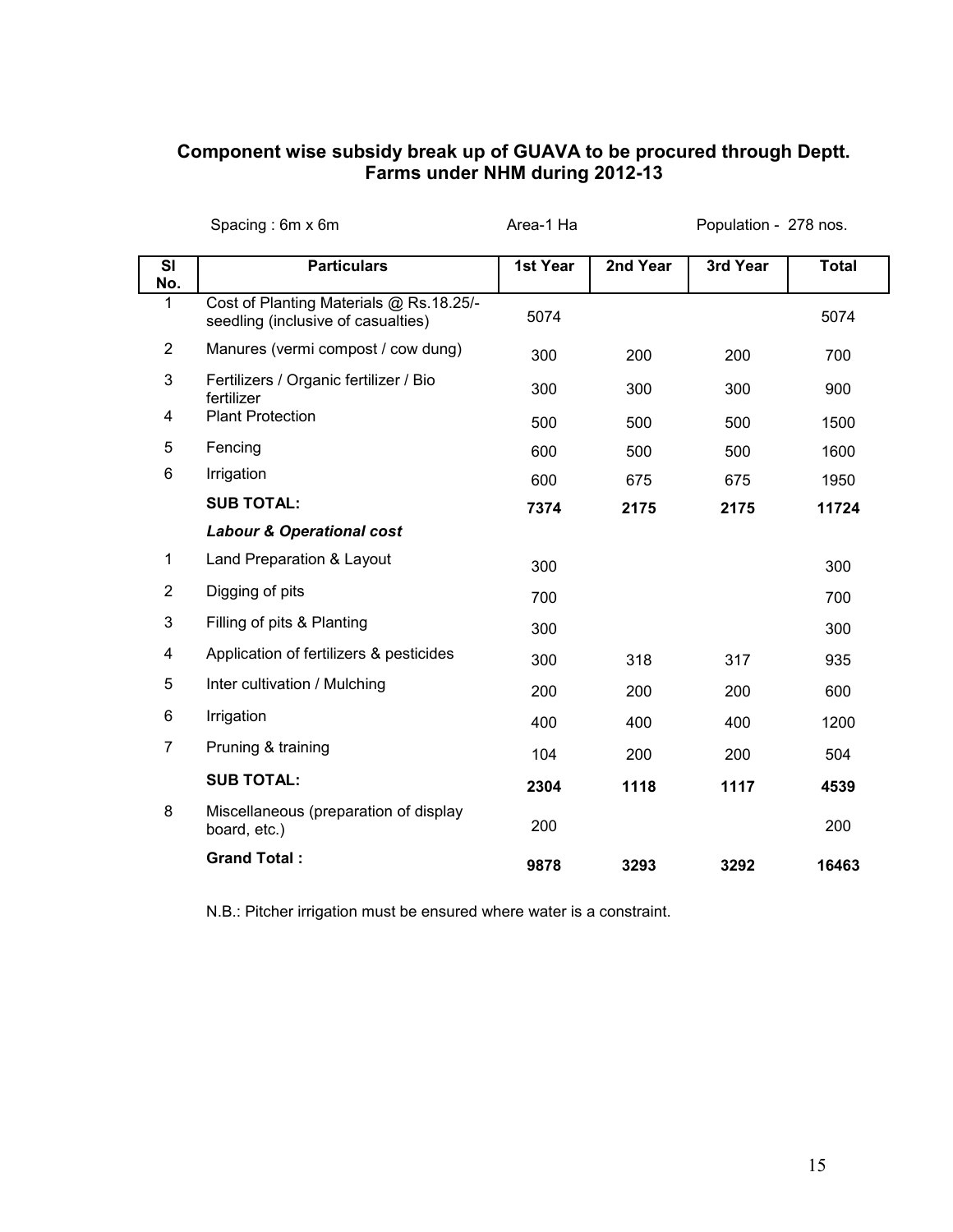#### **Component wise subsidy break up of GUAVA to be procured through Agency under NHM during 2012-13**

|                | Spacing: 6m x 6m                                                              | Area-1 Ha |          | Population - 278 nos. |              |
|----------------|-------------------------------------------------------------------------------|-----------|----------|-----------------------|--------------|
| SI<br>No.      | <b>Particulars</b>                                                            | 1st Year  | 2nd Year | 3rd Year              | <b>Total</b> |
| 1              | Cost of Planting Materials @ Rs.14.40/-<br>seedling (inclusive of casualties) | 4003      |          |                       | 4003         |
| $\overline{2}$ | Manures (vermi compost / cow dung)                                            | 300       | 200      | 200                   | 700          |
| 3              | Fertilizers / Organic fertilizer / Bio<br>fertilizer                          | 350       | 300      | 300                   | 950          |
| 4              | <b>Plant Protection</b>                                                       | 600       | 500      | 500                   | 1600         |
| 5              | Fencing                                                                       | 800       | 500      | 500                   | 1800         |
| 6              | Irrigation                                                                    | 800       | 675      | 675                   | 2150         |
|                | <b>SUB TOTAL:</b>                                                             | 6853      | 2175     | 2175                  | 11203        |
|                | <b>Labour &amp; Operational cost</b>                                          |           |          |                       |              |
| $\mathbf{1}$   | Land Preparation & Layout                                                     | 300       |          |                       | 300          |
| $\overline{2}$ | Digging of pits                                                               | 900       |          |                       | 900          |
| $\mathbf{3}$   | Filling of pits & Planting                                                    | 325       |          |                       | 325          |
| 4              | Application of fertilizers & pesticides                                       | 400       | 318      | 317                   | 1035         |
| 5              | Inter cultivation / Mulching                                                  | 200       | 200      | 200                   | 600          |
| 6              | Irrigation                                                                    | 500       | 400      | 400                   | 1300         |
| $\overline{7}$ | Pruning & training                                                            | 200       | 200      | 200                   | 600          |
|                | <b>SUB TOTAL:</b>                                                             | 2825      | 1118     | 1117                  | 5060         |
| 8              | Miscellaneous (preparation of display<br>board, etc.)                         | 200       |          |                       | 200          |
|                | <b>Grand Total:</b>                                                           | 9878      | 3293     | 3292                  | 16463        |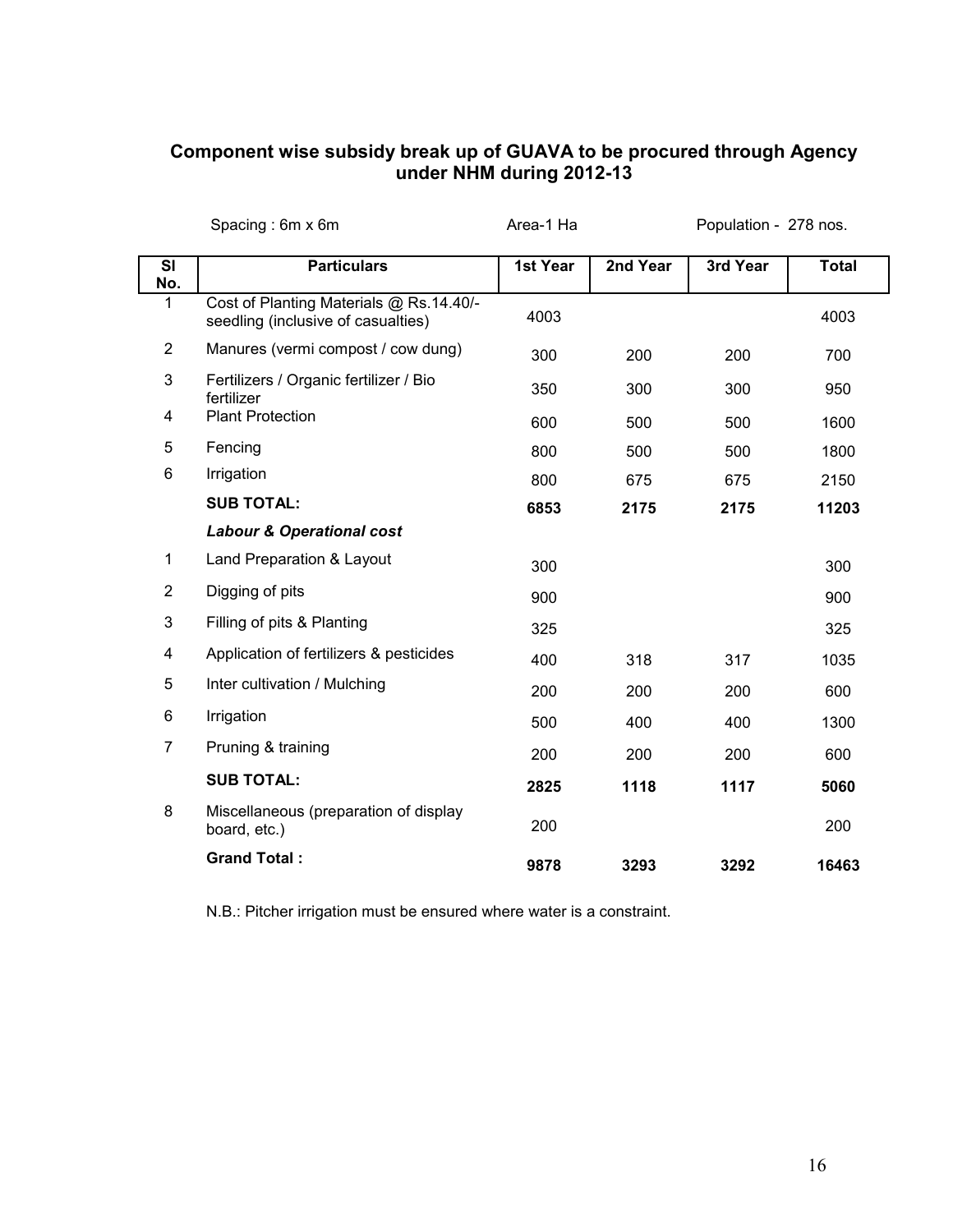# **Component wise subsidy break up of POMEGRANATE under NHM during 2012-13**

|                  | Spacing: 5m x 5m                                                              | Area-1 Ha |          | Population - 400 nos. |              |
|------------------|-------------------------------------------------------------------------------|-----------|----------|-----------------------|--------------|
| <b>SI</b><br>No. | <b>Particulars</b>                                                            | 1st Year  | 2nd Year | 3rd Year              | <b>Total</b> |
| 1                | Cost of Planting Materials @ Rs.17.50/-<br>seedling (inclusive of casualties) | 7000      |          |                       | 7000         |
| $\overline{2}$   | Manures (vermi compost / cow dung)                                            | 700       | 500      | 500                   | 1700         |
| 3                | Fertilizers / Organic fertilizer / Bio<br>fertilizer                          | 700       | 700      | 700                   | 2100         |
| 4                | <b>Plant Protection</b>                                                       | 1000      | 700      | 700                   | 2400         |
| 5                | Fencing                                                                       | 1000      | 700      | 700                   | 2400         |
| 6                | Irrigation                                                                    | 1000      | 900      | 900                   | 2800         |
|                  | <b>SUB TOTAL:</b>                                                             | 11400     | 3500     | 3500                  | 18400        |
|                  | <b>Labour &amp; Operational cost</b>                                          |           |          |                       |              |
| 1                | Land Preparation & Layout                                                     | 500       |          |                       | 500          |
| $\overline{2}$   | Digging of pits                                                               | 2000      |          |                       | 2000         |
| 3                | Filling of pits & Planting                                                    | 700       |          |                       | 700          |
| 4                | Application of fertilizers & pesticides                                       | 1400      | 700      | 700                   | 2800         |
| 5                | Inter cultivation / Mulching                                                  | 800       | 500      | 500                   | 1800         |
| 6                | Irrigation                                                                    | 1000      | 1000     | 1000                  | 3000         |
| 7                | Pruning & training                                                            |           | 300      | 300                   | 600          |
|                  | <b>SUB TOTAL:</b>                                                             | 6400      | 2700     | 2700                  | 11400        |
| 8                | Miscellaneous (preparation of display<br>board, etc.)                         | 200       |          |                       | 200          |
|                  | <b>Grand Total:</b>                                                           | 18000     | 6000     | 6000                  | 30000        |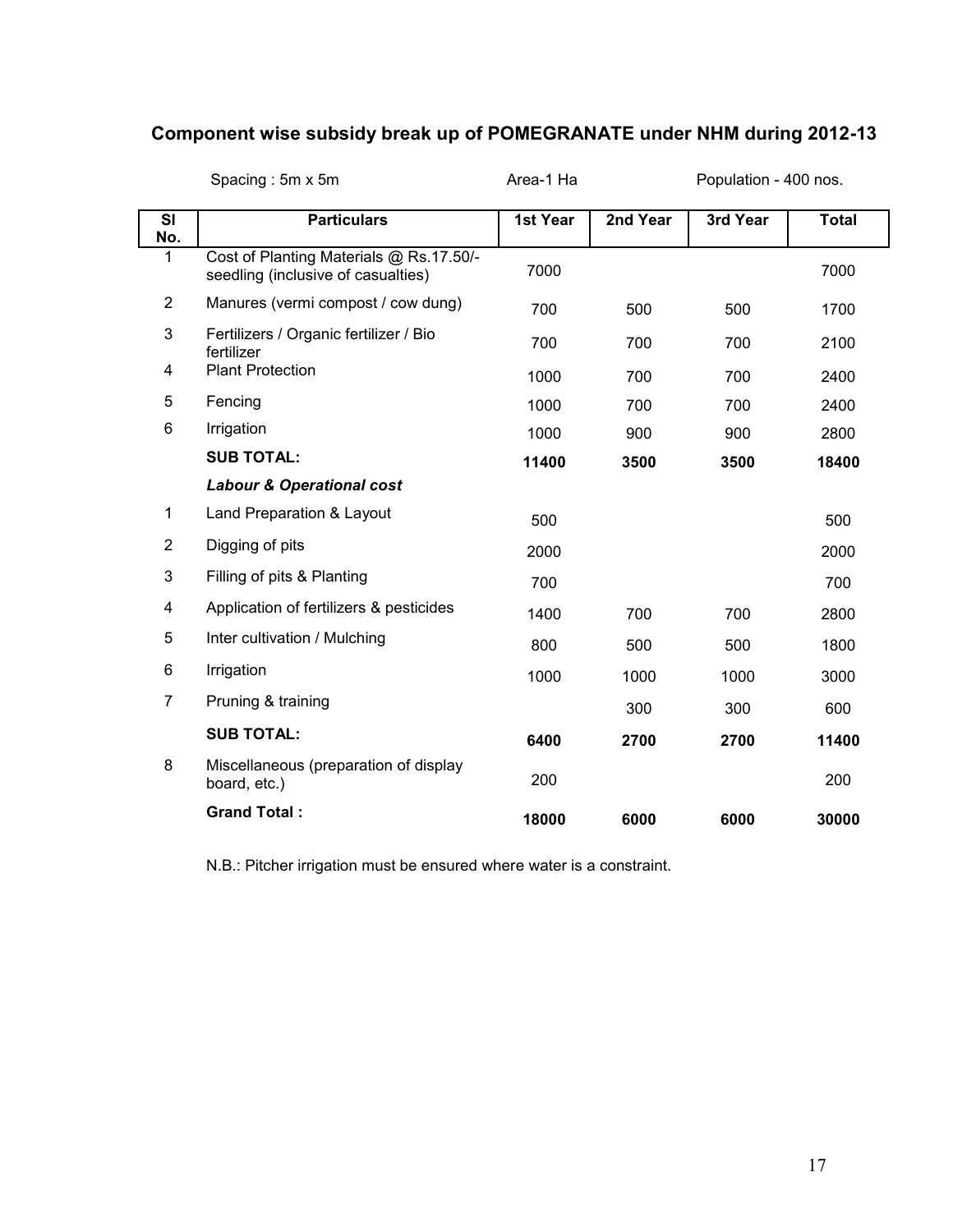# **Component wise subsidy break up of ORANGE (graft) under NHM during 2012-13**

|                | Spacing: 6m x 6m                                                              | Area-1 Ha |          | Population - 278 nos. |              |
|----------------|-------------------------------------------------------------------------------|-----------|----------|-----------------------|--------------|
| SI<br>No.      | <b>Particulars</b>                                                            | 1st Year  | 2nd Year | 3rd Year              | <b>Total</b> |
| 1              | Cost of Planting Materials @ Rs.26.00/-<br>seedling (inclusive of casualties) | 7228      |          |                       | 7228         |
| $\overline{2}$ | Manures (vermi compost / cow dung)                                            | 500       | 400      | 400                   | 1300         |
| 3              | Fertilizers / Organic fertilizer / Bio<br>fertilizer                          | 600       | 800      | 800                   | 2200         |
| 4              | <b>Plant Protection</b>                                                       | 800       | 300      | 300                   | 1400         |
| 5              | Fencing                                                                       | 900       | 601      | 601                   | 2102         |
| 6              | Irrigation                                                                    | 900       | 1000     | 1000                  | 2900         |
|                | <b>SUB TOTAL:</b>                                                             | 10928     | 3101     | 3101                  | 17130        |
|                | <b>Labour &amp; Operational cost</b>                                          |           |          |                       |              |
| 1              | Land Preparation & Layout                                                     | 300       |          |                       | 300          |
| $\overline{2}$ | Digging of pits                                                               | 1100      |          |                       | 1100         |
| 3              | Filling of pits & Planting                                                    | 500       |          |                       | 500          |
| 4              | Application of fertilizers & pesticides                                       | 500       | 600      | 600                   | 1700         |
| 5              | Inter cultivation / Mulching                                                  | 500       | 300      | 300                   | 1100         |
| 6              | Irrigation                                                                    | 775       | 800      | 800                   | 2375         |
| 7              | Pruning & training                                                            | 200       | 200      | 200                   | 600          |
|                | <b>SUB TOTAL:</b>                                                             | 3875      | 1900     | 1900                  | 7675         |
| 8              | Miscellaneous (preparation of display<br>board, etc.)                         | 200       |          |                       | 200          |
|                | <b>Grand Total:</b>                                                           | 15003     | 5001     | 5001                  | 25005        |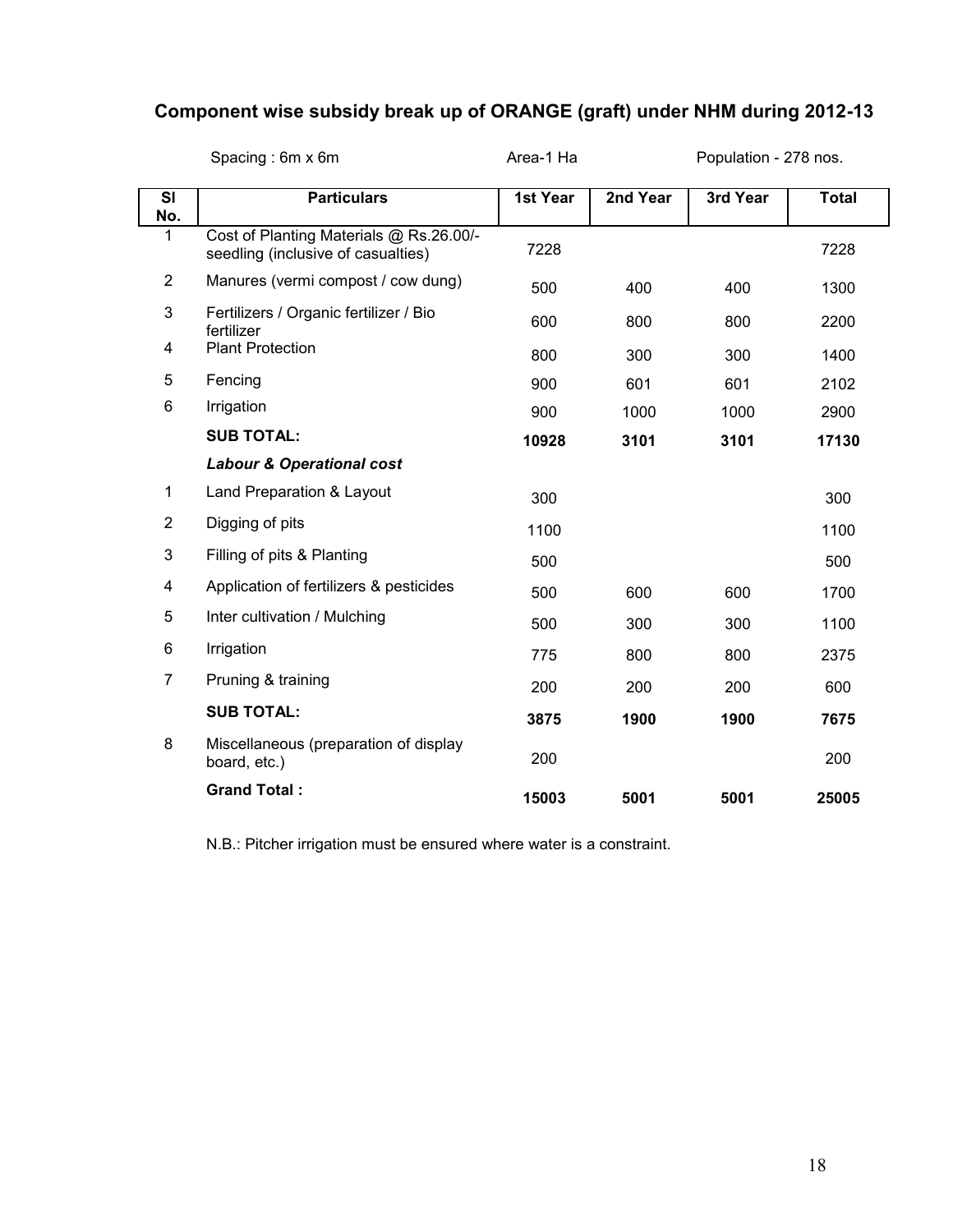#### **Component wise subsidy break up of ORANGE (budded) to be procured through Agency under NHM during 2012-13**

|                | Spacing: 6m x 6m                                                              | Area-1 Ha |          | Population - 278 nos. |              |
|----------------|-------------------------------------------------------------------------------|-----------|----------|-----------------------|--------------|
| SI<br>No.      | <b>Particulars</b>                                                            | 1st Year  | 2nd Year | 3rd Year              | <b>Total</b> |
| 1              | Cost of Planting Materials @ Rs.29.00/-<br>seedling (inclusive of casualties) | 8062      |          |                       | 8062         |
| $\overline{2}$ | Manures (vermi compost / cow dung)                                            | 400       | 400      | 400                   | 1200         |
| 3              | Fertilizers / Organic fertilizer / Bio<br>fertilizer                          | 900       | 800      | 800                   | 2500         |
| 4              | <b>Plant Protection</b>                                                       | 700       | 300      | 300                   | 1300         |
| 5              | Fencing                                                                       | 700       | 601      | 601                   | 1902         |
| 6              | Irrigation                                                                    | 800       | 1000     | 1000                  | 2800         |
|                | <b>SUB TOTAL:</b>                                                             | 11562     | 3101     | 3101                  | 17764        |
|                | <b>Labour &amp; Operational cost</b>                                          |           |          |                       |              |
| 1              | Land Preparation & Layout                                                     | 200       |          |                       | 200          |
| $\overline{2}$ | Digging of pits                                                               | 800       |          |                       | 800          |
| 3              | Filling of pits & Planting                                                    | 500       |          |                       | 500          |
| 4              | Application of fertilizers & pesticides                                       | 500       | 600      | 600                   | 1700         |
| 5              | Inter cultivation / Mulching                                                  | 400       | 300      | 300                   | 1000         |
| 6              | Irrigation                                                                    | 700       | 800      | 800                   | 2300         |
| 7              | Pruning & training                                                            | 141       | 200      | 200                   | 541          |
|                | <b>SUB TOTAL:</b>                                                             | 3241      | 1900     | 1900                  | 7041         |
| 8              | Miscellaneous (preparation of display<br>board, etc.)                         | 200       |          |                       | 200          |
|                | <b>Grand Total:</b>                                                           | 15003     | 5001     | 5001                  | 25005        |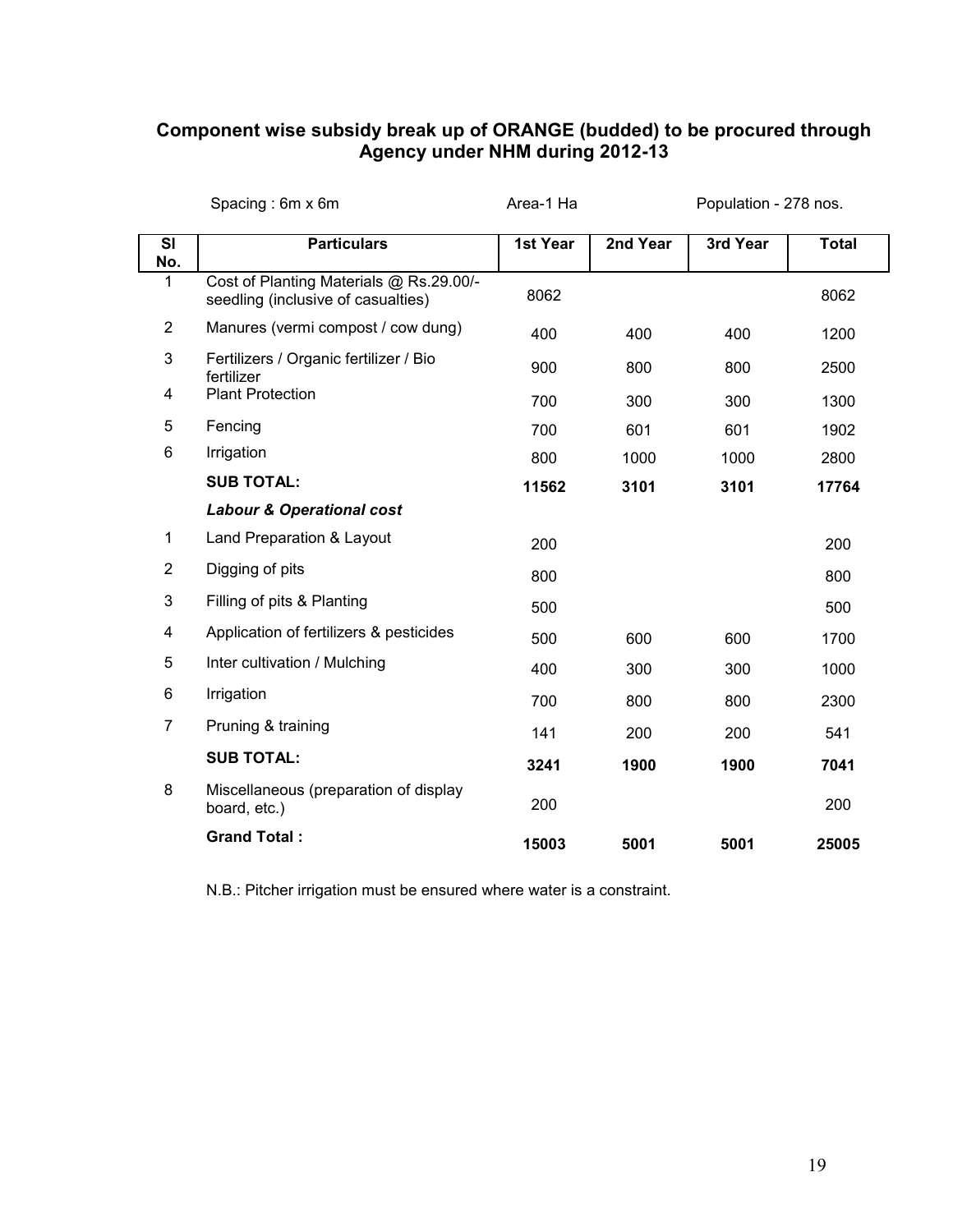#### **Component wise subsidy break up of ORANGE (budded) to be procured from Deptt. Farms under NHM during 2012-13**

|                 | Spacing: 6m x 6m                                                              | Area-1 Ha |          | Population - 278 nos. |              |
|-----------------|-------------------------------------------------------------------------------|-----------|----------|-----------------------|--------------|
| SI<br>No.       | <b>Particulars</b>                                                            | 1st Year  | 2nd Year | 3rd Year              | <b>Total</b> |
| 1               | Cost of Planting Materials @ Rs.21.40/-<br>seedling (inclusive of casualties) | 5949      |          |                       | 5949         |
| $\overline{2}$  | Manures (vermi compost / cow dung)                                            | 500       | 400      | 400                   | 1300         |
| 3               | Fertilizers / Organic fertilizer / Bio<br>fertilizer                          | 900       | 800      | 800                   | 2500         |
| 4               | <b>Plant Protection</b>                                                       | 800       | 300      | 300                   | 1400         |
| 5               | Fencing                                                                       | 1000      | 601      | 601                   | 2202         |
| $6\phantom{1}6$ | Irrigation                                                                    | 1000      | 1000     | 1000                  | 3000         |
|                 | <b>SUB TOTAL:</b>                                                             | 10149     | 3101     | 3101                  | 16351        |
|                 | <b>Labour &amp; Operational cost</b>                                          |           |          |                       |              |
| $\mathbf{1}$    | Land Preparation & Layout                                                     | 300       |          |                       | 300          |
| $\overline{2}$  | Digging of pits                                                               | 1600      |          |                       | 1600         |
| $\mathbf{3}$    | Filling of pits & Planting                                                    | 600       |          |                       | 600          |
| 4               | Application of fertilizers & pesticides                                       | 500       | 600      | 600                   | 1700         |
| 5               | Inter cultivation / Mulching                                                  | 500       | 300      | 300                   | 1100         |
| 6               | Irrigation                                                                    | 910       | 800      | 800                   | 2510         |
| $\overline{7}$  | Pruning & training                                                            | 244       | 200      | 200                   | 644          |
|                 | <b>SUB TOTAL:</b>                                                             | 4654      | 1900     | 1900                  | 8454         |
| 8               | Miscellaneous (preparation of display<br>board, etc.)                         | 200       |          |                       | 200          |
|                 | <b>Grand Total:</b>                                                           | 15003     | 5001     | 5001                  | 25005        |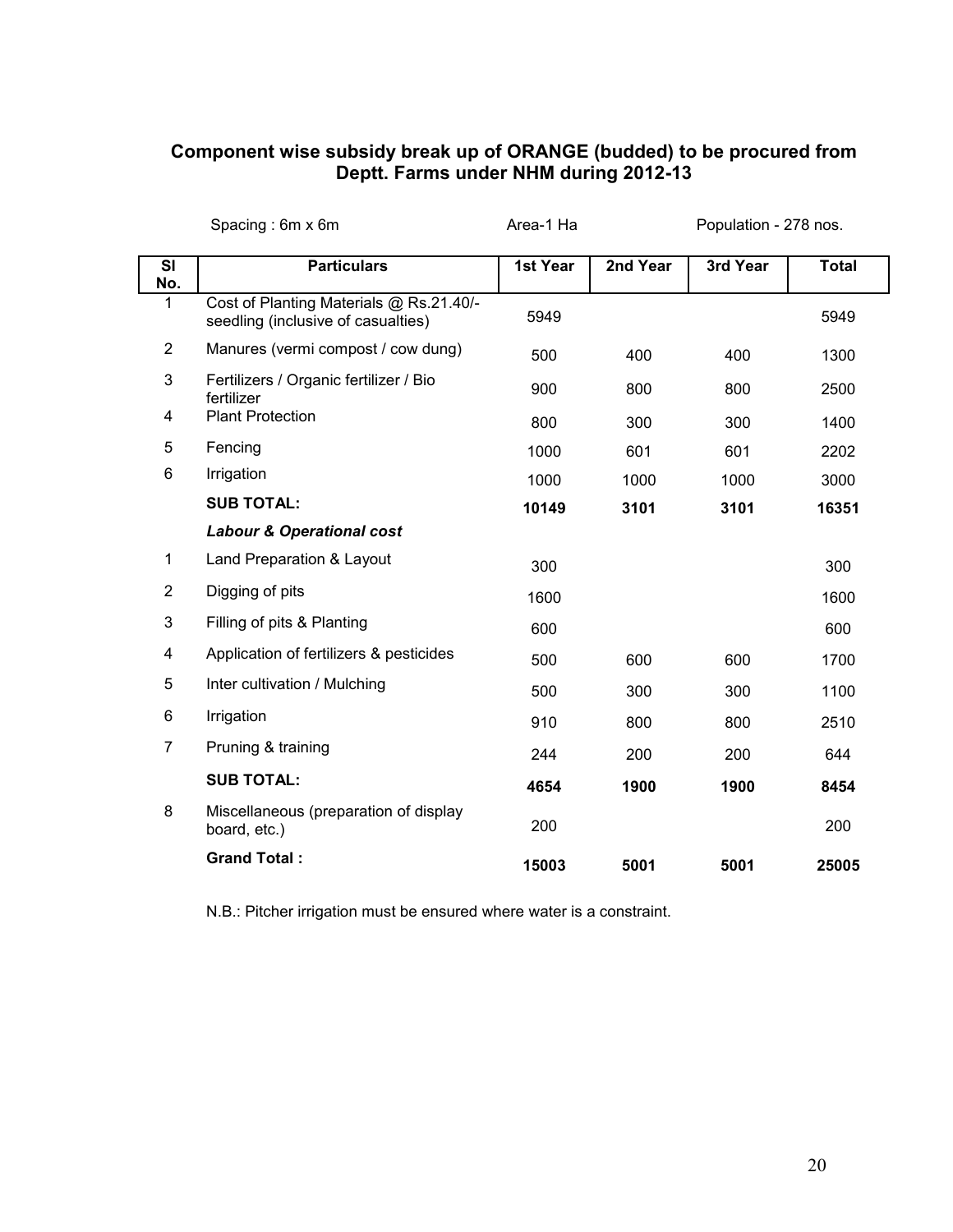#### **Component wise subsidy break up of ORANGE seedling under NHM during 2012-13**

|                | Spacing: 6m x 6m                                                             | Area-1 Ha |          | Population - 278 nos. |              |  |
|----------------|------------------------------------------------------------------------------|-----------|----------|-----------------------|--------------|--|
| SI<br>No.      | <b>Particulars</b>                                                           | 1st Year  | 2nd Year | 3rd Year              | <b>Total</b> |  |
| 1              | Cost of Planting Materials @ Rs.8.00/-<br>seedling (inclusive of casualties) | 1668      |          |                       | 1668         |  |
| $\overline{2}$ | Manures (vermi compost / cow dung)                                           | 800       | 400      | 400                   | 1600         |  |
| $\mathbf{3}$   | Fertilizers / Organic fertilizer / Bio<br>fertilizer                         | 1500      | 800      | 800                   | 3100         |  |
| 4              | <b>Plant Protection</b>                                                      | 1000      | 300      | 300                   | 1600         |  |
| 5              | Fencing                                                                      | 2000      | 601      | 601                   | 3202         |  |
| 6              | Irrigation                                                                   | 1500      | 1000     | 1000                  | 3500         |  |
|                | <b>SUB TOTAL:</b>                                                            | 8468      | 3101     | 3101                  | 14670        |  |
|                | <b>Labour &amp; Operational cost</b>                                         |           |          |                       |              |  |
| $\mathbf{1}$   | Land Preparation & Layout                                                    | 300       |          |                       | 300          |  |
| $\overline{2}$ | Digging of pits                                                              | 1900      |          |                       |              |  |
| 3              | Filling of pits & Planting                                                   | 1000      |          |                       | 1000         |  |
| 4              | Application of fertilizers & pesticides                                      | 1000      | 600      | 600                   | 2200         |  |
| 5              | Inter cultivation / Mulching                                                 | 600       | 300      | 300                   | 1200         |  |
| 6              | Irrigation                                                                   | 1300      | 800      | 800                   | 2900         |  |
| $\overline{7}$ | Pruning & training                                                           | 235       | 200      | 200                   | 635          |  |
|                | <b>SUB TOTAL:</b>                                                            | 6335      | 1900     | 1900                  | 10135        |  |
| 8              | Miscellaneous (preparation of display<br>board, etc.)                        | 200       |          |                       | 200          |  |
|                | <b>Grand Total:</b>                                                          | 15003     | 5001     | 5001                  | 25005        |  |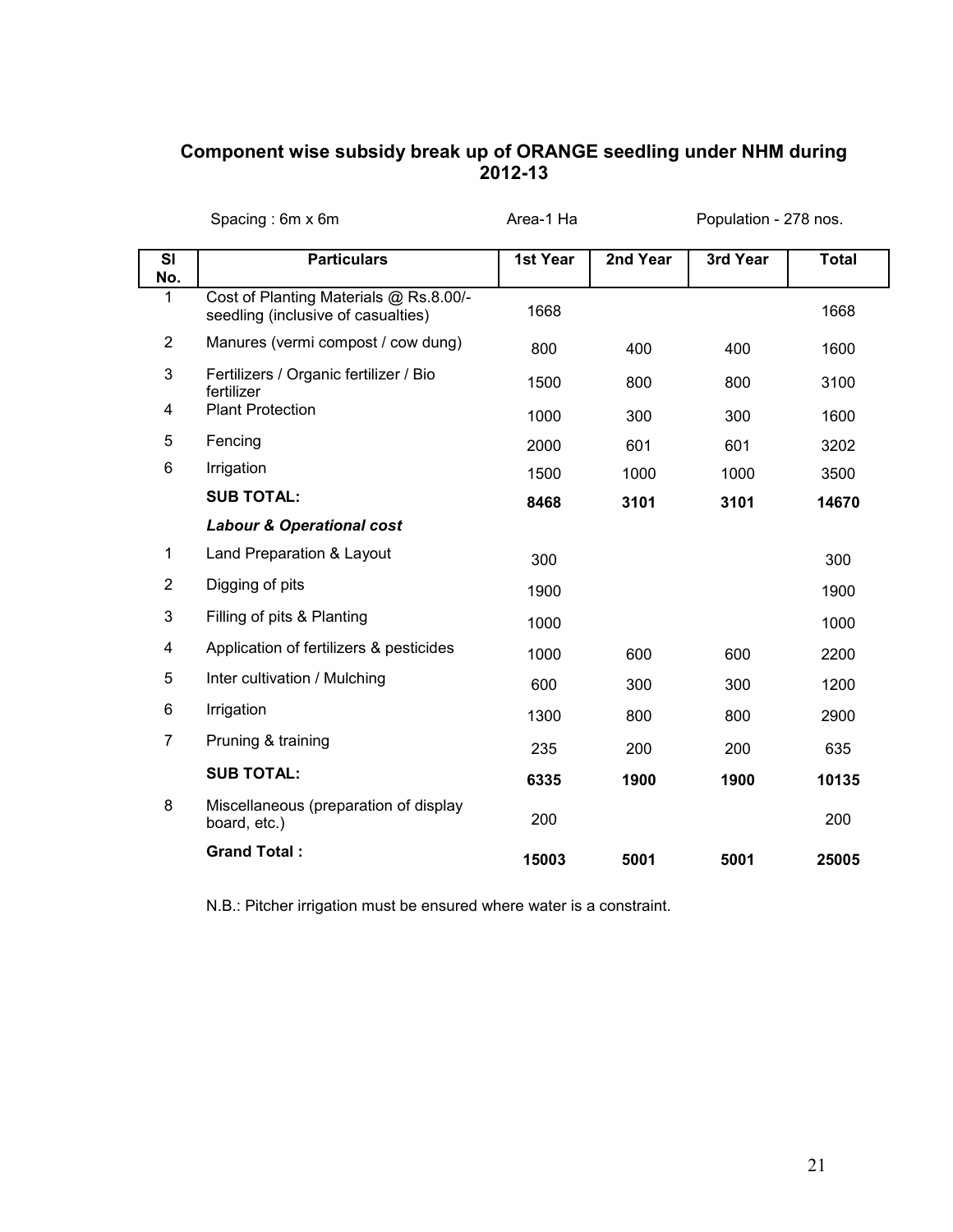#### **Component wise subsidy break up of LITCHI to be procured through Agency under NHM during 2012-13**

|                 | Spacing: 7.5 m x 7.5 m                                             | Area-1 Ha |             |             | Population - 178 nos. |
|-----------------|--------------------------------------------------------------------|-----------|-------------|-------------|-----------------------|
| SI<br>No.       | <b>Particulars</b>                                                 | 1st Year  | 2nd<br>Year | 3rd<br>Year | <b>Total</b>          |
| 1               | Cost of Planting Materials @ Rs.21.50<br>(inclusive of casualties) | 3827      |             |             | 3827                  |
| $\overline{2}$  | Manures (vermi compost / cow dung)                                 | 500       | 200         | 200         | 900                   |
| 3               | Fertilizers / Organic fertilizer / Bio fertilizer                  | 1000      | 600         | 600         | 2200                  |
| 4               | <b>Plant Protection</b>                                            | 800       | 300         | 300         | 1400                  |
| 5               | Fencing                                                            | 1100      | 500         | 500         | 2100                  |
| $6\phantom{1}6$ | Irrigation                                                         | 1100      | 850         | 850         | 2800                  |
|                 | <b>SUB TOTAL:</b>                                                  | 8327      | 2450        | 2450        | 13227                 |
|                 | <b>Labour &amp; Operational cost</b>                               |           |             |             |                       |
| 1               | Land Preparation & Layout                                          | 200       |             |             | 200                   |
| $\overline{2}$  | Digging of pits                                                    | 1500      |             |             | 1500                  |
| $\mathbf{3}$    | Filling of pits & Planting                                         | 700       |             |             | 700                   |
| 4               | Application of fertilizers & pesticides                            | 700       | 600         | 600         | 1900                  |
| 5               | Inter cultivation / Mulching                                       | 300       | 300         | 300         | 900                   |
| 6               | Irrigation                                                         | 927       | 800         | 800         | 2527                  |
| $\overline{7}$  | Pruning & training                                                 | 300       | 234.5       | 234.5       | 769                   |
|                 | <b>SUB TOTAL:</b>                                                  | 4627      | 1934.5      | 1934.5      | 8496                  |
| 8               | Miscellaneous (preparation of display board,<br>$etc.$ )           | 200       |             |             | 200.00                |
|                 | <b>Grand Total:</b>                                                | 13154     | 4384.5      | 4384.5      | 21923.00              |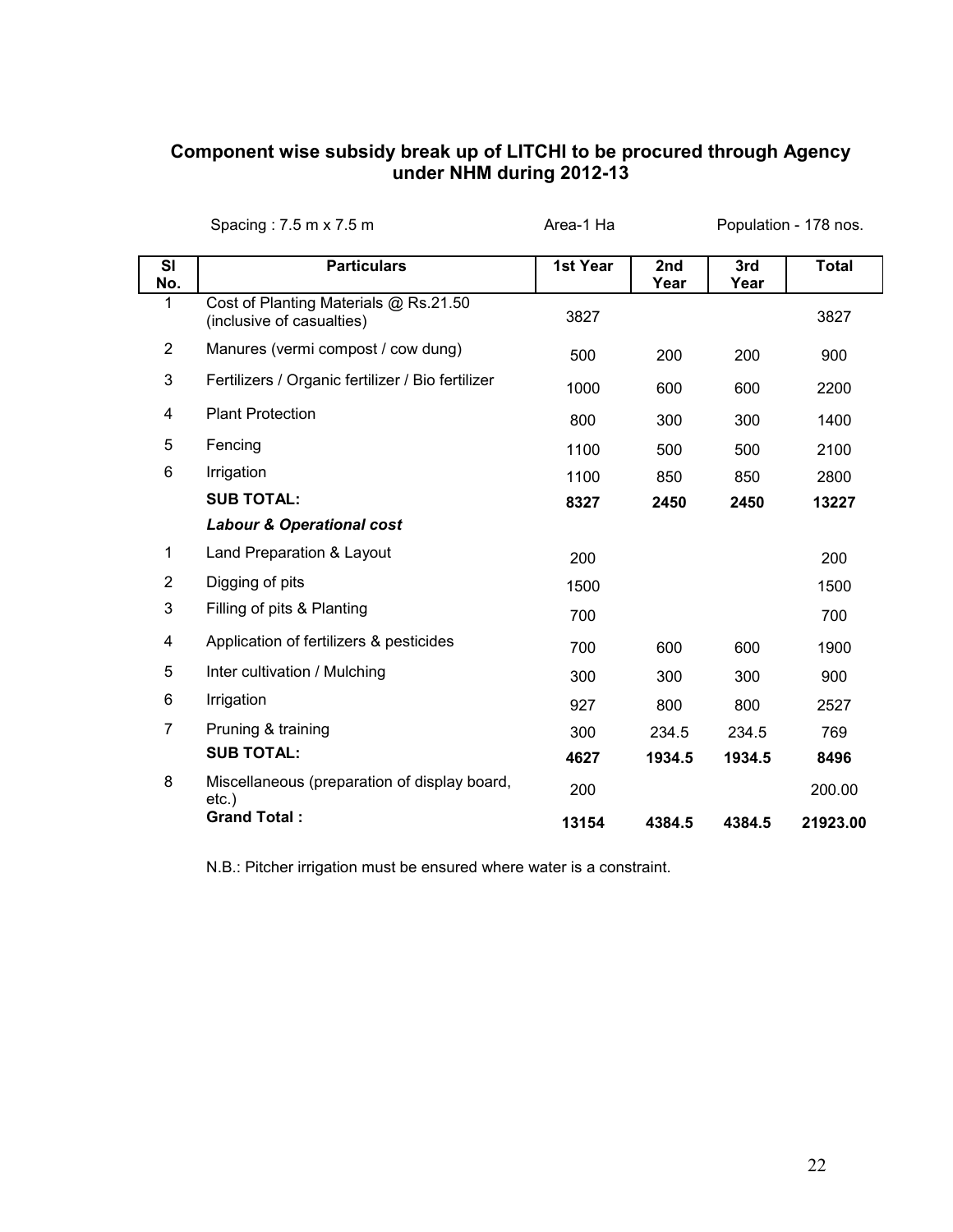#### **Component wise subsidy break up of LITCHI to be procured from Deptt. Farm under NHM during 2012-13**

|                | Spacing: 7.5 m x 7.5 m                                             | Area-1 Ha |             |             | Population - 178 nos. |
|----------------|--------------------------------------------------------------------|-----------|-------------|-------------|-----------------------|
| SI<br>No.      | <b>Particulars</b>                                                 | 1st Year  | 2nd<br>Year | 3rd<br>Year | <b>Total</b>          |
| 1              | Cost of Planting Materials @ Rs.19.50<br>(inclusive of casualties) | 3471      |             |             | 3471                  |
| $\overline{2}$ | Manures (vermi compost / cow dung)                                 | 500       | 200         | 200         | 900                   |
| 3              | Fertilizers / Organic fertilizer / Bio fertilizer                  | 1000      | 600         | 600         | 2200                  |
| 4              | <b>Plant Protection</b>                                            | 800       | 300         | 300         | 1400                  |
| 5              | Fencing                                                            | 1100      | 500         | 500         | 2100                  |
| 6              | Irrigation                                                         | 1100      | 850         | 850         | 2800                  |
|                | <b>SUB TOTAL:</b>                                                  | 7971      | 2450        | 2450        | 12871                 |
|                | <b>Labour &amp; Operational cost</b>                               |           |             |             |                       |
| 1              | Land Preparation & Layout                                          | 200       |             |             | 200                   |
| $\overline{2}$ | Digging of pits                                                    | 1700      |             |             | 1700                  |
| 3              | Filling of pits & Planting                                         | 700       |             |             | 700                   |
| 4              | Application of fertilizers & pesticides                            | 700       | 600         | 600         | 1900                  |
| 5              | Inter cultivation / Mulching                                       | 300       | 300         | 300         | 900                   |
| 6              | Irrigation                                                         | 1083      | 800         | 800         | 2683                  |
| $\overline{7}$ | Pruning & training                                                 | 300       | 234.5       | 234.5       | 769                   |
|                | <b>SUB TOTAL:</b>                                                  | 4983      | 1934.5      | 1934.5      | 8852                  |
| 8              | Miscellaneous (preparation of display board,<br>$etc.$ )           | 200       |             |             | 200.00                |
|                | <b>Grand Total:</b>                                                | 13154     | 4384.5      | 4384.5      | 21923.00              |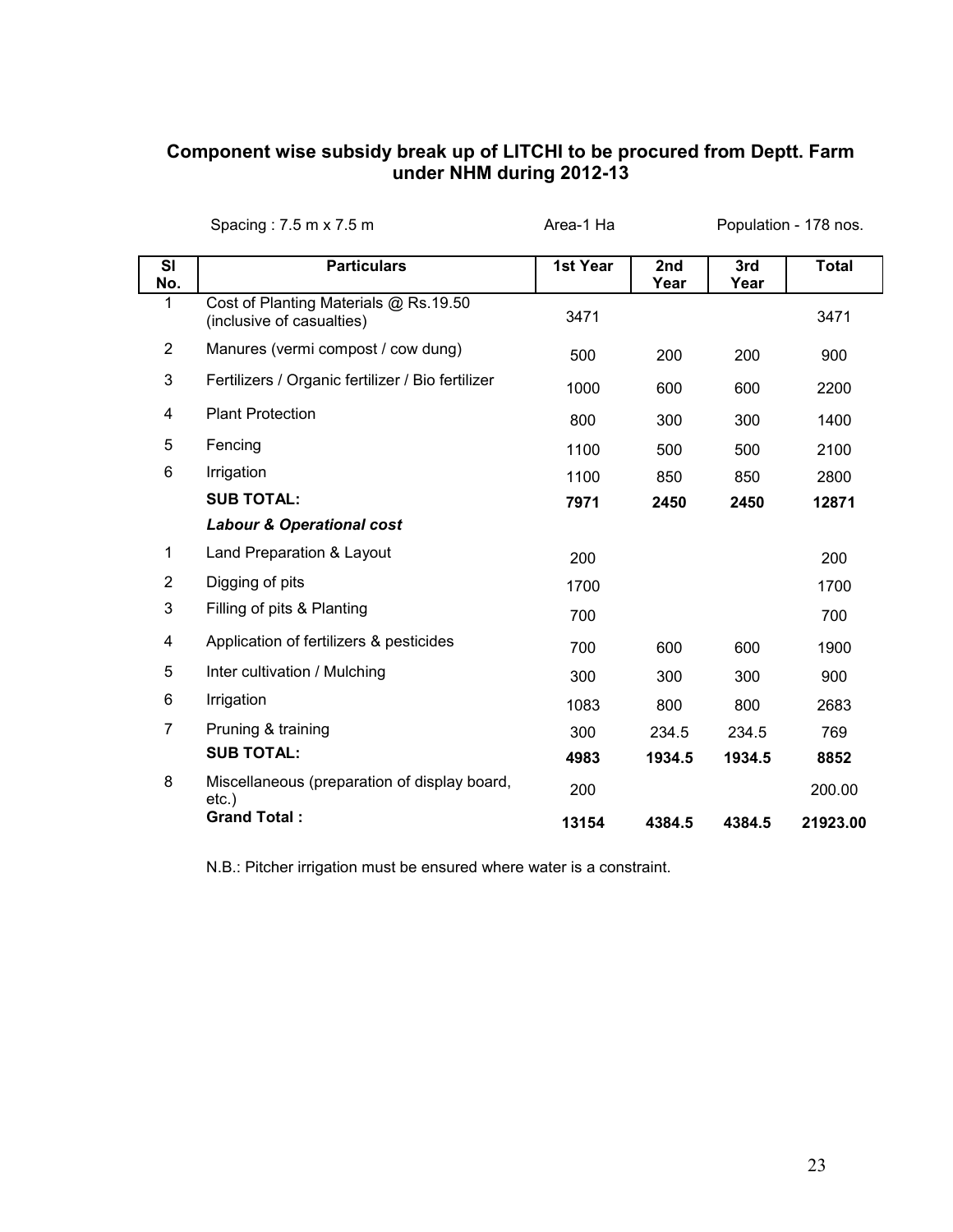#### **Component wise Subsidy Break up of Banana Tissue Culture (Variety - DC / G9) under NHM during 2012-13**

|                  | Spacing: 1.8 m x 1.8 m                                   | Area-1 Ha | Population - 3086 nos. |              |
|------------------|----------------------------------------------------------|-----------|------------------------|--------------|
| <b>SI</b><br>No. | <b>Particulars</b>                                       | 1st Year  | 2nd year               | <b>Total</b> |
| 1                | Cost Planting Materials @ Rs.13/- per plant<br>let       | 31000     |                        | 31000        |
| $\overline{2}$   | Manures (vermi compost / cow dung)                       |           |                        | 0            |
| 3                | Fertilizers / Organic fertilizer / Bio fertilizer        |           | 6000                   | 6000         |
| 4                | <b>Plant Protection</b>                                  |           |                        | 0            |
| 5                | Fencing                                                  |           |                        | $\mathbf 0$  |
| 6                | Irrigation                                               |           | 1500                   | 1500         |
|                  | <b>SUB TOTAL:</b>                                        | 31000     | 7500                   | 38500        |
|                  | <b>Labour &amp; Operational cost</b>                     |           |                        |              |
| 1                | Land Preparation & Layout                                |           |                        |              |
| $\overline{2}$   | Digging of pits                                          |           |                        | 0            |
| 3                | Filling of pits & Planting                               |           |                        | 0            |
| 4                | Application of fertilizers & pesticides                  |           |                        | 0            |
| 5                | Inter cultivation / Mulching                             |           | 2000                   | 2000         |
| 6                | Irrigation                                               |           | 900.5                  | 900.5        |
| 7                | Pruning & training                                       |           |                        | 0            |
| 8                | Miscellaneous (preparation of display board,<br>$etc.$ ) | 201.5     |                        | 201.5        |
|                  | <b>SUB TOTAL:</b>                                        | 201.5     | 2900.5                 | 3102         |
|                  | <b>TOTAL SUBSIDY AS PER NHM</b>                          | 31201.5   | 10400.5                | 41602        |

NB: **The beneficiary has to bear the transportation and extra cost of plantlets over and above the assistance towards planting material to maintain population of 3086 plants/ha.**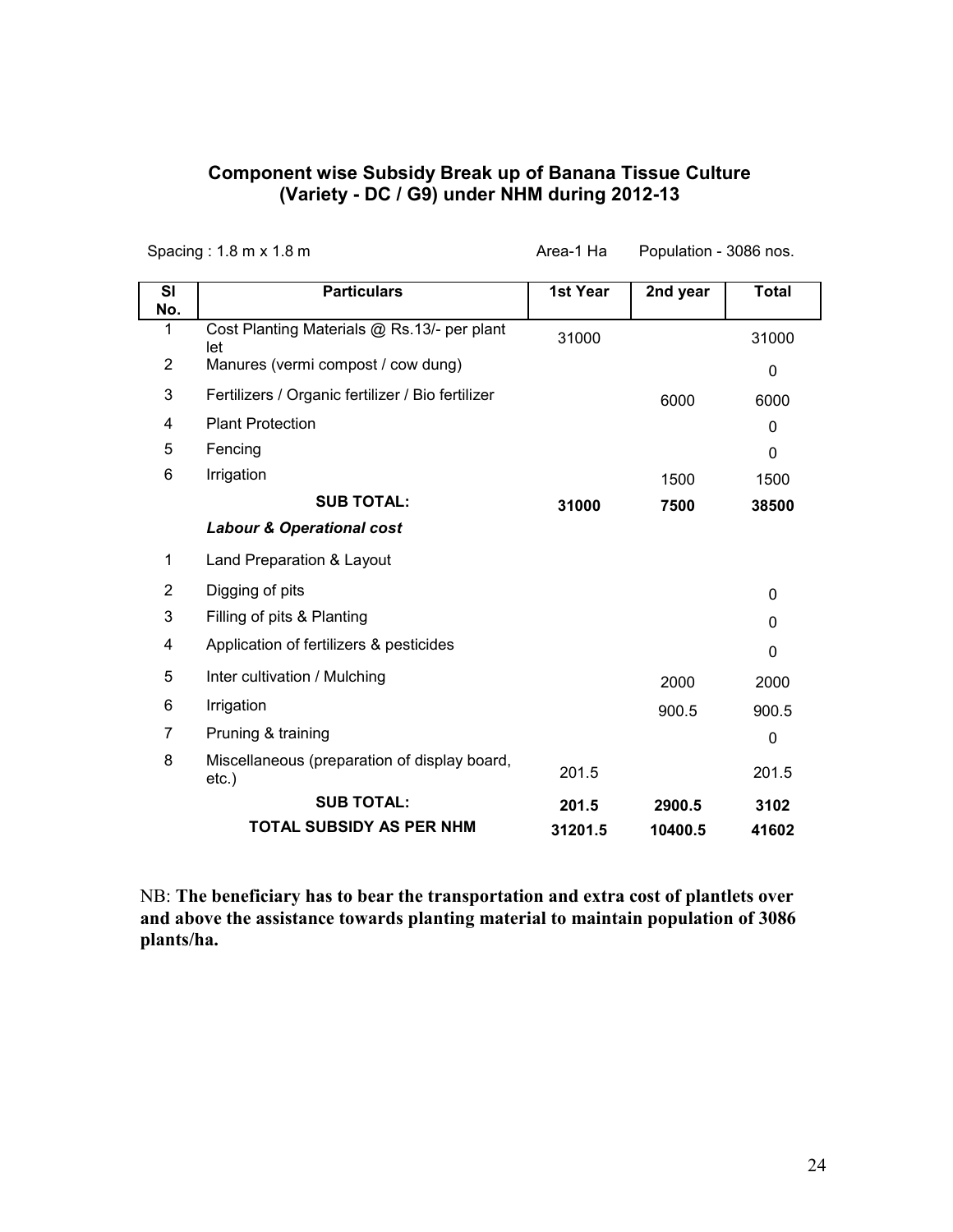#### **Component wise Subsidy Break up of Banana Tissue Culture (Variety - Bantal) under NHM during 2012-13**

|                  | Spacing: 1.8 m x 1.8 m                                | Area-1 Ha | Population - 3086 nos. |              |
|------------------|-------------------------------------------------------|-----------|------------------------|--------------|
| <b>SI</b><br>No. | <b>Particulars</b>                                    | 1st Year  | 2nd year               | <b>Total</b> |
| 1                | Cost Planting Materials @ Rs.14/- per plant<br>let    | 31000     |                        | 31000        |
| 2                | Manures (vermi compost / cow dung)                    |           |                        | 0            |
| 3                | Fertilizers / Organic fertilizer / Bio fertilizer     |           | 6000                   | 6000         |
| 4                | <b>Plant Protection</b>                               |           |                        | $\mathbf{0}$ |
| 5                | Fencing                                               |           |                        | $\mathbf 0$  |
| 6                | Irrigation                                            |           | 1500                   | 1500         |
|                  | <b>SUB TOTAL:</b>                                     | 31000     | 7500                   | 38500        |
|                  | <b>Labour &amp; Operational cost</b>                  |           |                        |              |
| 1                | Land Preparation & Layout                             |           |                        |              |
| $\overline{2}$   | Digging of pits                                       |           |                        | 0            |
| 3                | Filling of pits & Planting                            |           |                        | 0            |
| 4                | Application of fertilizers & pesticides               |           |                        | 0            |
| 5                | Inter cultivation / Mulching                          |           | 2000                   | 2000         |
| 6                | Irrigation                                            |           | 900.5                  | 900.5        |
| 7                | Pruning & training                                    |           |                        | 0            |
| 8                | Miscellaneous (preparation of display board,<br>etc.) | 201.5     |                        | 201.5        |
|                  | <b>SUB TOTAL:</b>                                     | 201.5     | 2900.5                 | 3102         |
|                  | <b>TOTAL SUBSIDY AS PER NHM</b>                       | 31201.5   | 10400.5                | 41602        |

NB: **The beneficiary has to bear the transportation and extra cost of plantlets over and above the assistance towards planting material to maintain population of 3086 plants/ha.**